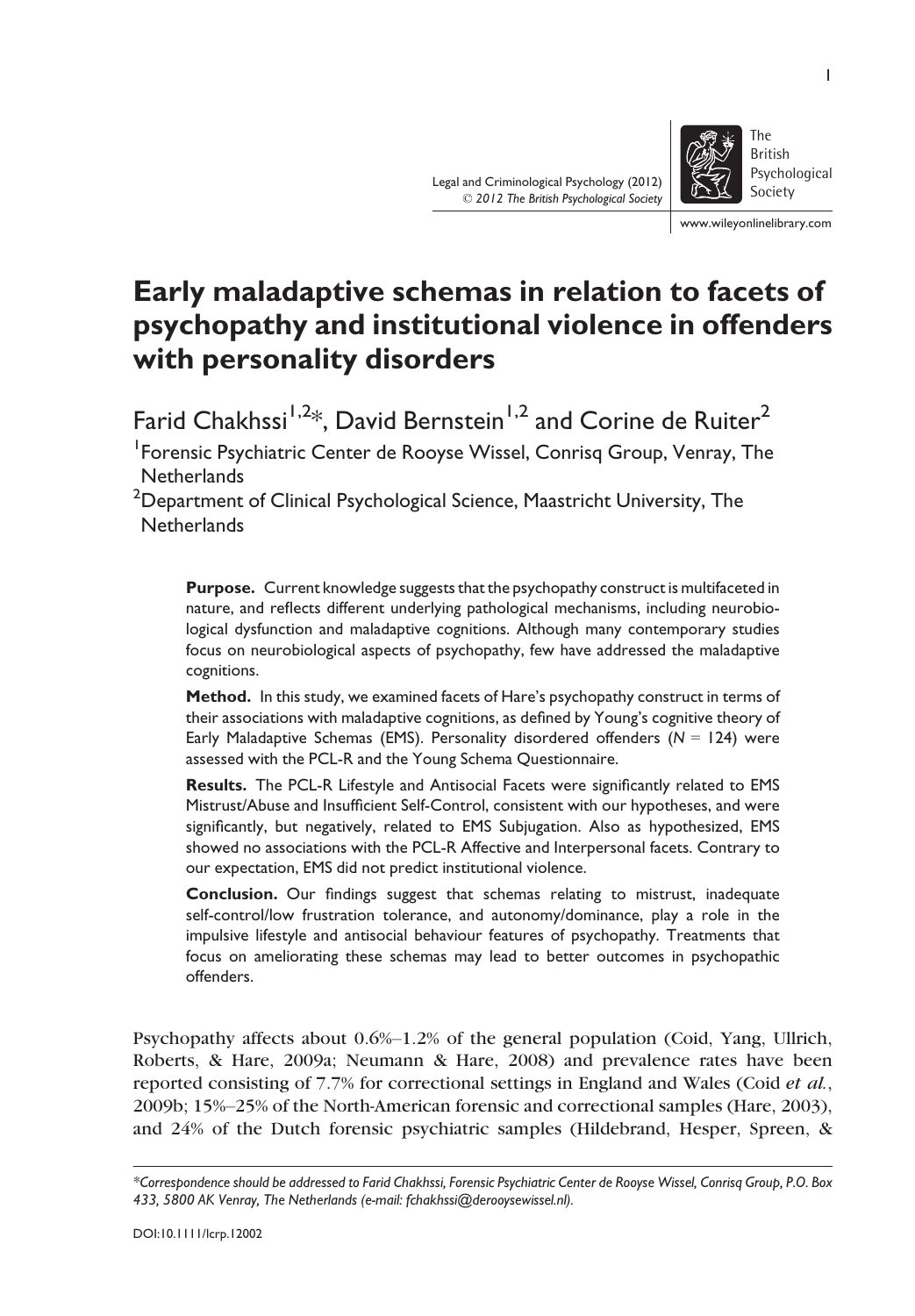Nijman, 2005). According to Hare (1991), psychopathy can be defined as a constellation of interpersonal, affective, lifestyle, and antisocial characteristics. The personality features of psychopathy, such as lack of remorse, sensation seeking, and pathological lying are associated with a socially deviant lifestyle that includes criminal and violent behaviour. Hare's work on psychopathy resulted in a 20-item clinical rating scale to assess the core characteristics of psychopathy. The Psychopathy Checklist–Revised (PCL-R; Hare, 1991, 2003) has become a diagnostic standard for assessing psychopathy (Lynam & Gudonis, 2005). Recent studies, using structural equation modelling, suggest that the PCL-R can be broken down into four facets: An arrogant and manipulative interpersonal style (Interpersonal facet), deficient affective experience (Affective facet), impulsive and irresponsible behaviour (Impulsive facet), and specific antisocial behaviours (Antisocial facet; Hare, 2003; Neumann, Hare, & Newman, 2007). An alternative, hierarchical threefactor structure has been proposed in which there is less emphasis on criminal behaviour, using 13 PCL-R items divided over three facets: Arrogant and Deceitful Interpersonal Style, Deficient Affective Experience, and Impulsive and Irresponsible Behavioural Style (Cooke & Michie, 2001). The main difference between the four- and three-facets models is the omission of the items related to criminal behaviour (i.e., the Antisocial facet), as scholars hold different views on whether criminality is an integral part or merely a consequence of psychopathy (Hare & Neumann, 2010; Skeem & Cooke, 2010). The PCL-R has shown to be a good predictor of general and violent recidivism (Hemphill, Hare, & Wong, 1998; Leistico, Salekin, DeCoster, & Rogers, 2008).

Previous research suggests differential relationships of the PCL-R facets with external criterion-related domains. For example, the Interpersonal facet of the PCL-R has been associated with instrumental violence, social dominance, low stress reactivity, and higher adaptive functioning (Hall, Benning, & Patrick, 2004; Walsh, Swogger, & Kosson, 2009). Deficient affective experience found in psychopaths, as reflected by the Affective facet, has been associated with neurobiological deficits in the limbic and other brain regions (Blair, 2003; Kiehl et al., 2001; Raine, Lencz, Bihrle, LaCasse, & Colletti, 2000). The Lifestyle facet, including reactive aggression, has been shown to be associated with early traumatic experiences (Lang, af Klinteberg, & Alm, 2002; Poythress, Skeem, & Lilienfeld, 2006), serotonin dysfunction (Dolan & Anderson, 2003), and suicidal behaviour (Douglas et al., 2008; Verona, Patrick, & Joiner, 2001). The Antisocial facet has been more strongly associated with crime-related behavioural outcome such as institutional violence, and general and violent recidivism than the other facets (Kennealy, Skeem, Walters, & Camp, 2010; Walters & Heilbrun, 2010; Walters, Knight, Grann, & Dahle, 2008).

Although most contemporary research suggests that dysfunctions in specific brain regions is central to psychopathic traits in offenders as measured with the PCL-R (e.g., Kiehl et al., 2001; Tiihonen et al., 2008; see Yang & Raine, 2009), little is known about the contribution of early developmental risk factors, such as childhood trauma, to psychopathic traits (Daversa, 2010). There is evidence from longitudinal studies in community samples that adverse experiences in childhood are associated with psychopathic traits in adulthood (Farrington, 2006; Lang et al., 2002; Weiler & Widom, 1996). For example, in a 20-year follow-up study, Weiler and Widom (1996) compared 652 persons who were a documented victim of abuse and/or neglect during childhood (before the age of 11 years) with a matched control group ( $n = 489$ ) and found that the victims of childhood abuse and/or neglect had significantly higher PCL-R scores than the persons in the matched control group. Similarly, Lang et al. (2002) found that victimization in childhood was related to violence and high psychopathy scores in adulthood in a Scandinavian community sample ( $N = 199$ ). Also, results from the Cambridge Study in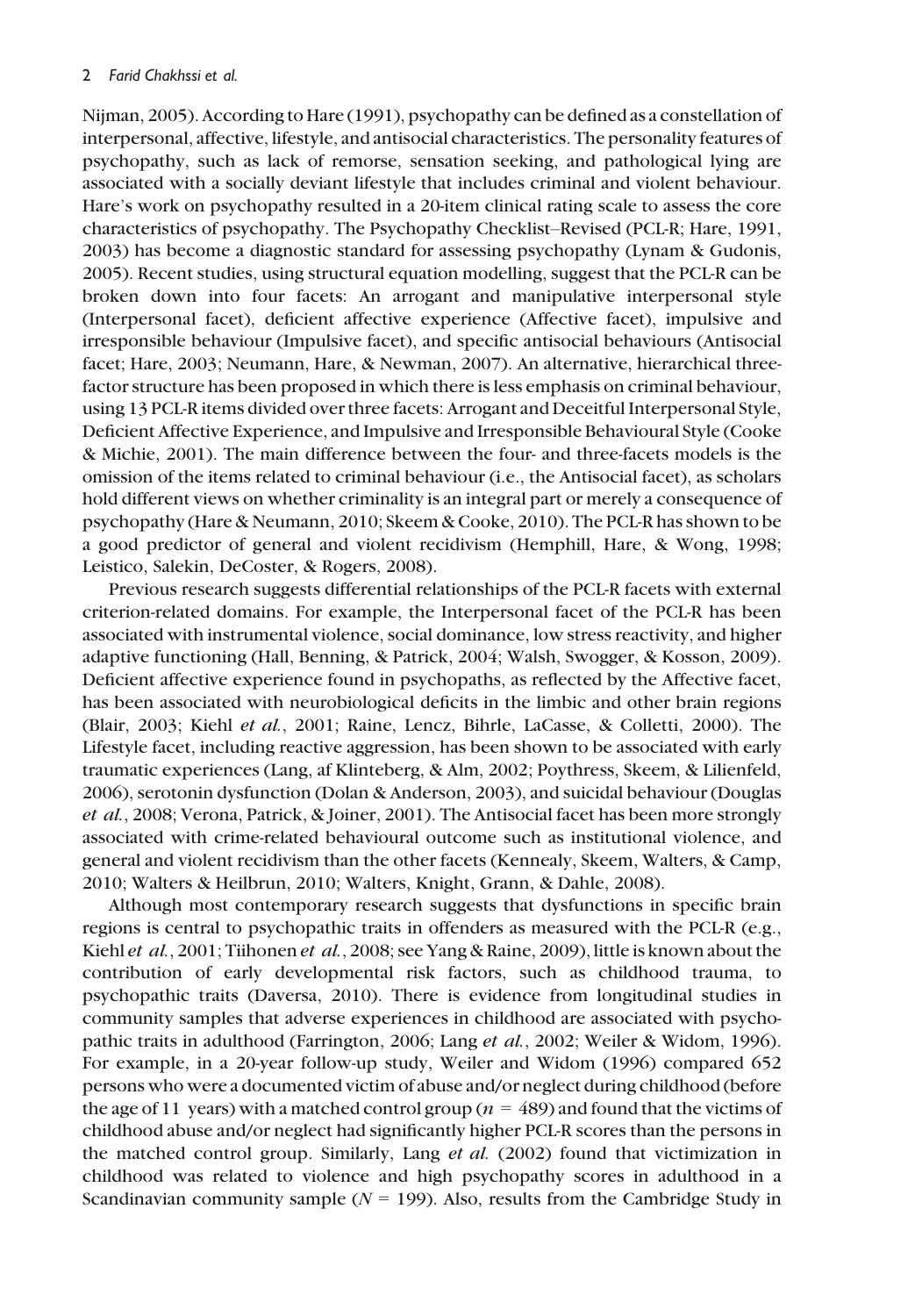Delinquent Development (Farrington, 2006), a 40-year prospective study following 411 males on the development of offending and antisocial behaviour from ages 8–48, suggest that adverse experiences (such as poor parental supervision, emotional and physical neglect) at ages 8–10 predicted high scores on the PCL Screening Version (PCL-SV; Hart, Cox, & Hare, 1995) in adulthood. There is also evidence from cross-sectional studies in offender samples that childhood trauma is associated with higher PCL-R scores (Graham, Kimonis, Wasserman, & Kline, 2012; Koivisto & Haapasalo, 1996; Marshall & Cooke, 1999; Poythress et al., 2006; Weizmann-Henelius et al., 2010). For example, in sample of 223 convicted sex offenders, Graham et al. (2012) found that childhood physical abuse and/or neglect based on archived evaluation reports was associated with a higher score on the PCL-R Antisocial Facet. Similar results linking childhood abuse to psychopathic features were found in a study of Poythress et al. (2006). In a sample of 615 prisoners and subjects court ordered to residential drug treatment, self-reported childhood abuse was significantly associated with both the PCL-R Impulsive Lifestyle Facet and the Antisocial Facet.

Although Antisocial Personality Disorder (APD) and psychopathy are distinct disorders (Ogloff, 2006), APD shares overlap with the behavioural characteristics (i.e., Lifestyle and Antisocial Facets) of psychopathy (Hare, 2003; Ogloff, 2006). For example, a diagnosis of APD is strongly correlated with PCL-R behavioural characteristics in North-American forensic psychiatric samples ( $r = .59$ ; Hart & Hare, 1989), as well as in Dutch forensic psychiatric samples ( $r = .65$ ; Hildebrand & de Ruiter, 2004). The literature on the relationship between early adverse experiences and APD may be relevant for the PCL-R Lifestyle and Antisocial facets. For example, early adverse experiences have been demonstrated to be a longitudinal risk factor for APD (Luntz & Widom, 1994) and offending in adolescence and/or adulthood (e.g., Lansford et al., 2007; Maxfield & Widom, 1996; Smith & Thornberry, 1995; Thornberry, Ireland, & Smith, 2001). Also, longitudinal studies examining the interaction between genetic and environmental influences have found that childhood abuse is a strong risk factor for APD symptoms and antisocial behaviour in adulthood (e.g., Caspi et al., 2002; Huizinga et al., 2006), and that this relationship was moderated but not limited by genetic traits predisposing individuals towards impulsive, aggressive, and violence-related behavioural problems (Caspi et al., 2002). These findings suggest that early adverse experiences are a risk factor for developing APD symptoms and antisocial behaviour in adulthood, for both individuals with and without the genetic traits towards such behaviour.

Most current interventions aimed at reducing aggressive behaviour and relapse prevention are based on cognitive-behavioural theories of psychopathology (Hollin & Palmer, 2006). Deviant cognitions play an important role in causing and maintaining violent and criminal behaviour. Beck, Freeman, and colleagues (1990) have hypothesized that maladaptive cognitions develop in early childhood under the influences of adverse life experiences and play a central role in personality disorders, including those that are prevalent in forensic settings, such as Antisocial, Borderline, and Narcissistic Personality Disorders. According to Beck and colleagues (1990), highly antisocial individuals are more likely to manifest maladaptive cognitions that emphasize immediate personal satisfaction while minimizing future consequences, and they are more likely to be highly distrusting and have a hostile view of the world in terms of predators and prey. However, thus far, there have been few attempts in the scientific literature to apply or test cognitive models of psychopathy.

Young and colleagues (Young, Klosko, & Weishaar, 2003), building on the work of Beck et al. (1990), developed a cognitive theory for personality disorders based on early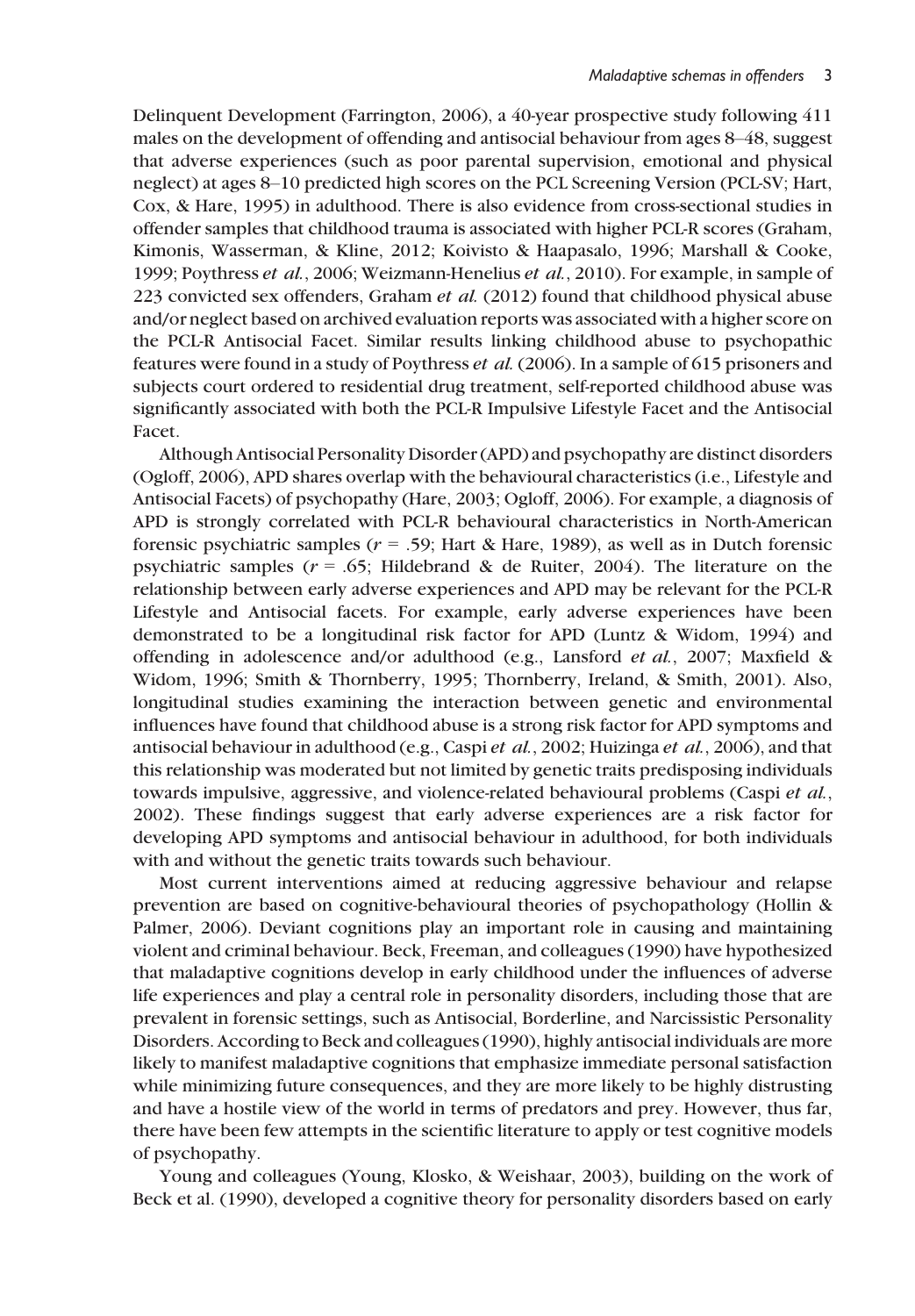maladaptive schemas (EMS; see Table 1). According to Young et al. (2003), EMS are chronic, maladaptive patterns of cognition and affect that originate in adverse childhood experiences and early temperament that, in combination with maladaptive coping responses, influence interpersonal interactions and guide behaviour. Young et al. (2003) hypothesized that EMS lie at the core of personality disorders, and externalizing behaviours are primarily maladaptive coping responses to EMS. The theory on EMS may also be relevant for personality disordered offenders and to other severe personality disturbances, such as psychopathy (Bernstein, Arntz, & de Vos, 2007; Bernstein et al., in press).

Young et al. (2003) stated no specific hypotheses about EMS that may be prevalent in APD or psychopathy. However, following Beck and colleagues (1990) theory on maladaptive cognitions in APD, several authors suggested specific EMS incorporated in the YSQ such as Mistrust/Abuse, Emotional Inhibition, Entitlement and Insufficient Self-Control that may be relevant for aggressive, antisocial behaviour (e.g., Ball & Cecero, 2001; Tremblay & Dozois, 2009). To our knowledge, there has been no study investigating EMS in offenders high on psychopathy and/or violent offenders with personality disorders. However, there has been one study investigating EMS in a sample of DSM-IV cluster B (opiate dependent) personality disordered patients; Ball and Cecero (2001) found support for the relationship between Mistrust/Abuse, Emotional Inhibition, and

| Schema domain and scales                        | Description                                                                     |  |  |  |
|-------------------------------------------------|---------------------------------------------------------------------------------|--|--|--|
| Disconnection/Rejection                         |                                                                                 |  |  |  |
| Emotional deprivation                           | Belief that one's emotional needs will not adequately be<br>met by others       |  |  |  |
| Abandonment                                     | Expectation of being abandoned by significant others                            |  |  |  |
| Mistrust/Abuse                                  | Expectation of being abused, mistreated, or cheated by others                   |  |  |  |
| Social isolation                                | Belief of being different for other people, being<br>isolated from the rest.    |  |  |  |
| Defectiveness/Shame                             | Belief of being defective or inferior in important aspects                      |  |  |  |
| Impaired Autonomy/Performance                   |                                                                                 |  |  |  |
| Failure to achieve                              | Belief of being fundamentally inadequate and will inevitably fail               |  |  |  |
| Dependence/Incompetence                         | Belief of being incompetent in handling daily responsibilities<br>without help  |  |  |  |
| Vulnerability                                   | Belief that emotional or medical catastrophe will be imminent                   |  |  |  |
| Enmeshment                                      | Belief that to survive, excessive emotional<br>involvements are necessary       |  |  |  |
| Impaired limits                                 |                                                                                 |  |  |  |
| Entitlement                                     | Expectation that one is superior, and can act without<br>regard for others      |  |  |  |
| Insufficient self-control<br>Other-directedness | Pervasive difficulty to exercise self-control or frustration tolerance          |  |  |  |
| Subjugation                                     | Belief that one must be excessive compliant to avoid anger or<br>abandonment    |  |  |  |
| Self-sacrifice                                  | Belief that one must meet the needs of others, at expense of their<br>own needs |  |  |  |
| Over-vigilance/Inhibition                       |                                                                                 |  |  |  |
| Emotional inhibition                            | Belief that one must inhibit spontaneous action, feelings or<br>communications  |  |  |  |
| Unrelenting standards                           | Belief that one must meet very high standards of behaviour and<br>performance   |  |  |  |

Table 1. Description of the early maladaptive schemas proposed by Young (1994)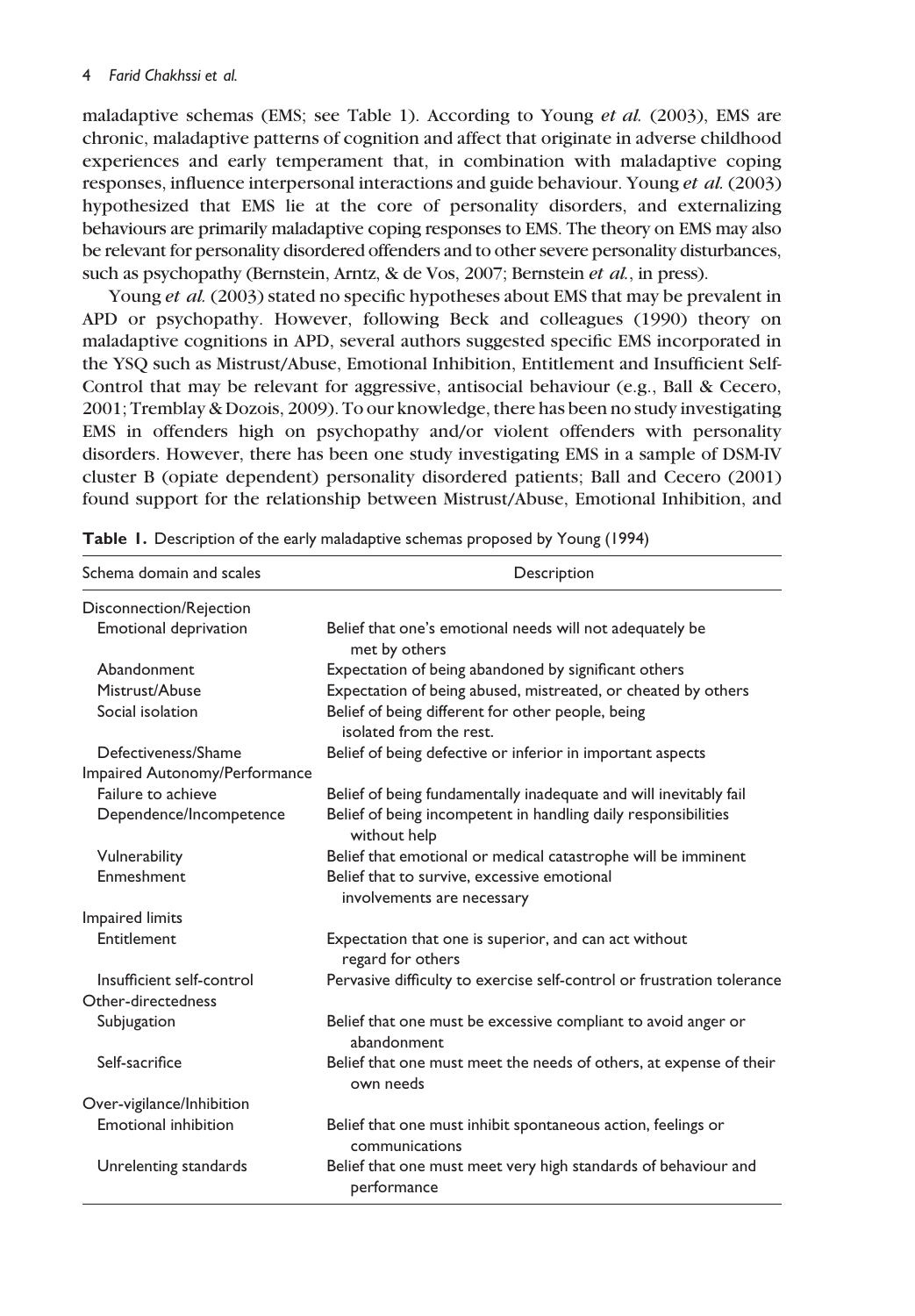APD symptoms. Also, some support has been found in non-clinical samples for the relationship between the EMS and aggression. For example, one study found an association between Entitlement and self-reported aggressive behaviour in a large nonclinical adolescent sample ( $N = 974$ ; Calvete & Orue, 2011), and two other studies in large undergraduate samples  $(N = 407-848)$  found significant relationships between self-reported aggression and the EMS Mistrust/Abuse, Insufficient Self-Control, and Entitlement (Calvete, Estevez, de Arroyabe, & Ruiz, 2005; Tremblay & Dozois, 2009).

Overall, this body of literature suggests that early adverse experiences may be a potentially relevant aetiological factor in the development of psychopathy, particularly in its antisocial and impulsive lifestyle components, and thus it is important to examine whether the cognitive sequelae of early adverse experiences, in terms of maladaptive schemas (Beck et al., 1990; Young et al., 2003), are related to psychopathic traits in adulthood. More specifically, the EMS Mistrust/Abuse, Emotional Inhibition, Entitlement, and Insufficient Self-Control are hypothesized to underlie antisocial behaviour in adulthood (Beck et al., 1990). Therefore, in this study the following hypotheses were derived: (1) in light of previous findings (Kennealy et al., 2010; Walters & Heilbrun, 2010; Walters *et al.*, 2008), as well as theoretical considerations (Beck et al., 1990; Young *et al.*, 2003), we hypothesized that EMS Mistrust/Abuse, Emotional Inhibition, Entitlement, and Insufficient Self-Control predicted the PCL-R Impulsive Lifestyle and the Antisocial Behaviour Facets. In contrast, (2) no relationship is expected between EMS and the PCL-R Affective facet. There is evidence that the PCL-R Affective facet has a strong neurobiological basis (e.g., Raine et al., 2000), and that callous–unemotional traits in children have a strong genetic basis (Viding, Blair, Moffitt, & Plomin, 2005). Given the neurobiological basis of psychopaths' affective deficits, we expected that this facet would be essentially independent of the EMS incorporated in the YSQ. Also, (3) we hypothesized that the PCL-R Interpersonal facet would show little or no correlation with EMS because the PCL-R Interpersonal facet reflects deviant coping responses or maladaptive social functioning associated with social dominance and low stress reactivity (Hall *et al.*, 2004), rather than maladaptive cognitive schemas. Finally, (4) we hypothesized that EMS Mistrust/Abuse, Emotional Inhibition, Entitlement, and Insufficient Self-Control will have incremental validity above the PCL-R Impulsive Lifestyle Facet and the PCL-R Antisocial Facet in predicting institutional violence in sample of personality disordered offenders over a follow-up period of 2 years.

## Method

### Sample

Subjects were 124 male offenders, involuntarily admitted to a forensic psychiatric hospital under the Dutch judicial measure of 'TerbeschikkingStelling' imposed on offenders who have committed serious offences, carrying a punishment of at least 4 years imprisonment, and who suffer from a mental disorder according to DSM-IV. Subjects met diagnostic criteria for one or more DSM-IV personality disorder(s). Mean age of the sample was 37.5 years ( $SD = 8.9$ , range = 22–58), and 77.3% of the patients were of Dutch origin. One per cent of the sample was of Eastern European origin, and 21.7% were of non-European origin (e.g., Turkey, Morocco, Brazil). In the sample, 43.5% of the patients were convicted for (attempted) homicide, 18.5% for sexual offences, 28.2% for violent theft, robbery, and assault, and 9.7% for arson. DSM-IV Axis I and Axis II diagnoses were extracted from the patient files, which are based on clinical and/or semistructured interview diagnoses made by psychiatrists and clinical psychologists. The most prevalent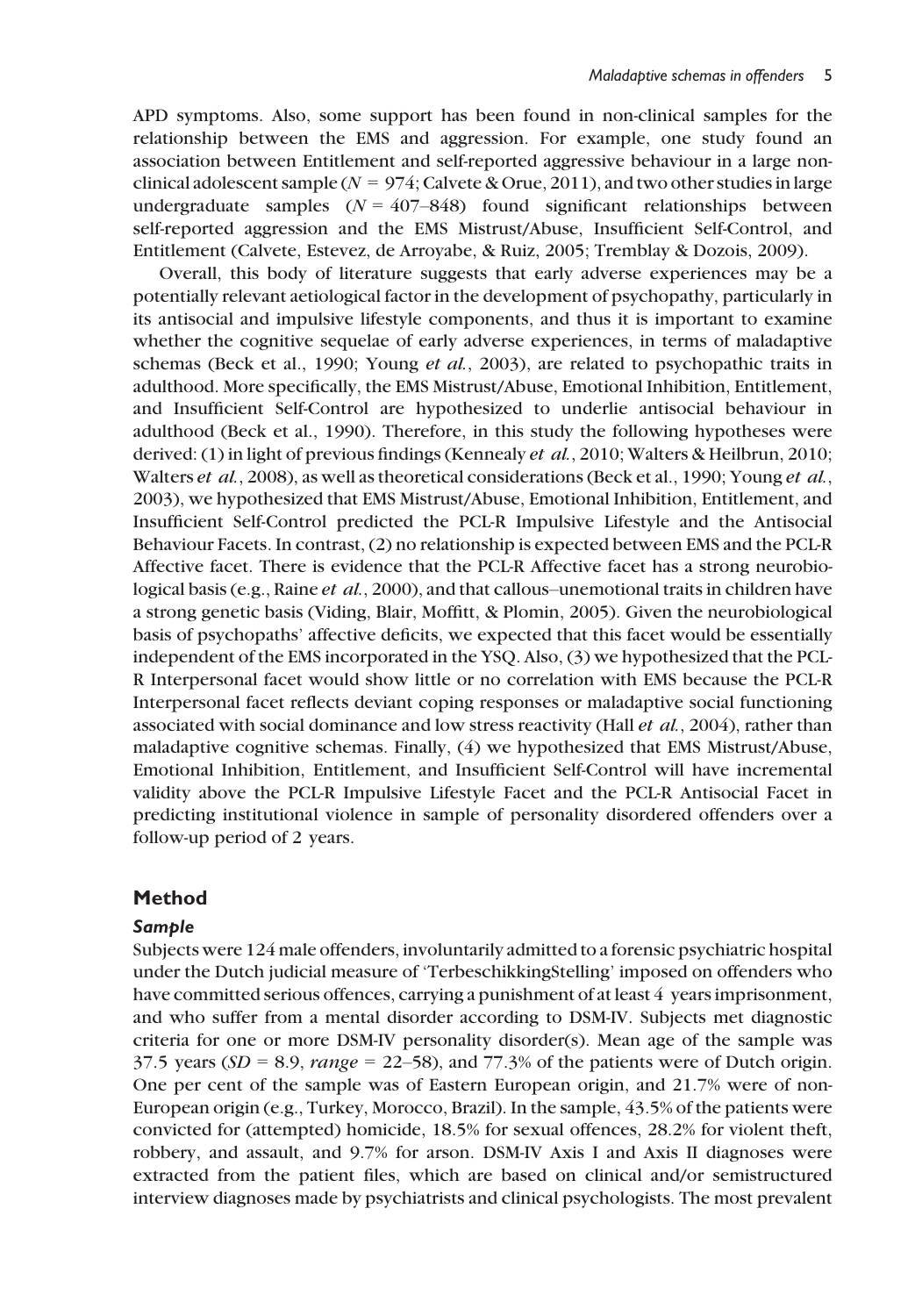personality disorder (PD) in the sample was a mixed PD or PD Not Otherwise Specified (56.5%), followed by Antisocial PD (32.2%), Borderline PD (16.9%), Narcissistic PD (9.7%), and Paranoid PD (2.4%). Other PDs were not present. Regarding Axis I diagnosis, 78.2% met criteria for at least one substance use disorder, 18.5% met criteria for attention deficit and disruptive behaviour disorders, 12.9% for mood disorders, 9.7% for impulse control disorders, and 7.3% for other DSM-IV Axis I disorder categories.

## **Materials**

#### Young schema questionnaire

The Young Schema Questionnaire (YSQ; Young & Brown, 1994; Dutch version: Sterk & Rijkeboer, 1997; Young & Pijnaker, 1999) is a self-report instrument designed to assess early maladaptive schemas. It consists of 205 items, each rated from 1 (completely untrue) to 6 (describes me perfectly). Subjects have to endorse how well a statement describes them (e.g., I subscribe to the belief: 'Control or be controlled'). The items are divided among 15 subscales in five broad domains (see Table 1). The first domain is labelled Disconnection/Rejection and consists of the scales: Emotional Deprivation, Abandonment, Mistrust/Abuse, Social Isolation, Defectiveness/Shame. The second domain is called Impaired Autonomy/Performance and contains the scales: Failure to Achieve, Dependence/Incompetence, Vulnerability to Harm, Enmeshment. The third domain is labelled Impaired Limits and consists of the scales: Entitlement and Insufficient Self-Control. The fourth domain labelled Other-Directedness, consists of the scales: Subjugation and Self-Sacrifice. The last domain is labelled Over-vigilance/Inhibition, which consists of the scales: *Emotional Inhibition* and *Unrelenting Standards*. The overall score on each subscale or domain is obtained by calculating the mean of the items in that scale or domain. For all subscales and domains, a higher score reflects a more maladaptive and pervasive core belief. The 15 EMSs emerged as primary factors in a study by Schmidt, Joiner, Young, and Telch (1995) in a student sample ( $N = 1129$ ) and a clinical sample  $(N = 187)$ , and similar factor structure results were obtained by Lee, Taylor, and Dunn (1999) in an Australian clinical sample ( $N = 433$ ). Schmidt *et al.* (1995) also demonstrated that the YSQ primary factors had adequate test–retest coefficients (range of  $r = .50-.82$ ) and adequate internal consistency (range of  $\alpha = .83-.96$ ). Research on the Dutch version of the YSQ in a combined sample of clinical and non-clinical populations shows that the Dutch version has adequate reliability, including test–retest (range of  $r = .68-.86$ ; Rijkeboer, van den Bergh, & Van den Bout, 2005) and internal consistency reliability (range of  $\alpha = .76-.95$ ; Rijkeboer & van den Bergh, 2006). Furthermore, the Dutch YSQ showed good discriminating power, in terms of predicting whether subjects were clinical or non-clinical (88.3% correctly classified; Rijkeboer et al., 2005).

In this study, we combined two separately translated versions of the Dutch YSQ, both of which had been used at different times for the clinical assessment of patients at the hospital. The first version, which was introduced in the centre in 2001, was published in an appendix to the Dutch version of Schema Therapy: A Practitioner's Guide (Young & Pijnaker, 1999). The second version was separately translated and validated by Rijkeboer and colleagues (Sterk & Rijkeboer, 1997). It was adopted by the hospital in 2005 because of its strong reliability and validity in other Dutch samples (Rijkeboer & van den Bergh, 2006; Rijkeboer et al., 2005). The two versions differ in semantic sentence structure and item dispersion (e.g., random dispersion vs. ordered by schema domain). In our sample, we found no differences between the two versions in internal consistency (Version 1: range of  $\alpha = .76-.96$ , average  $\alpha = .88$ ; and Version 2: range of  $\alpha = .81-.97$ , average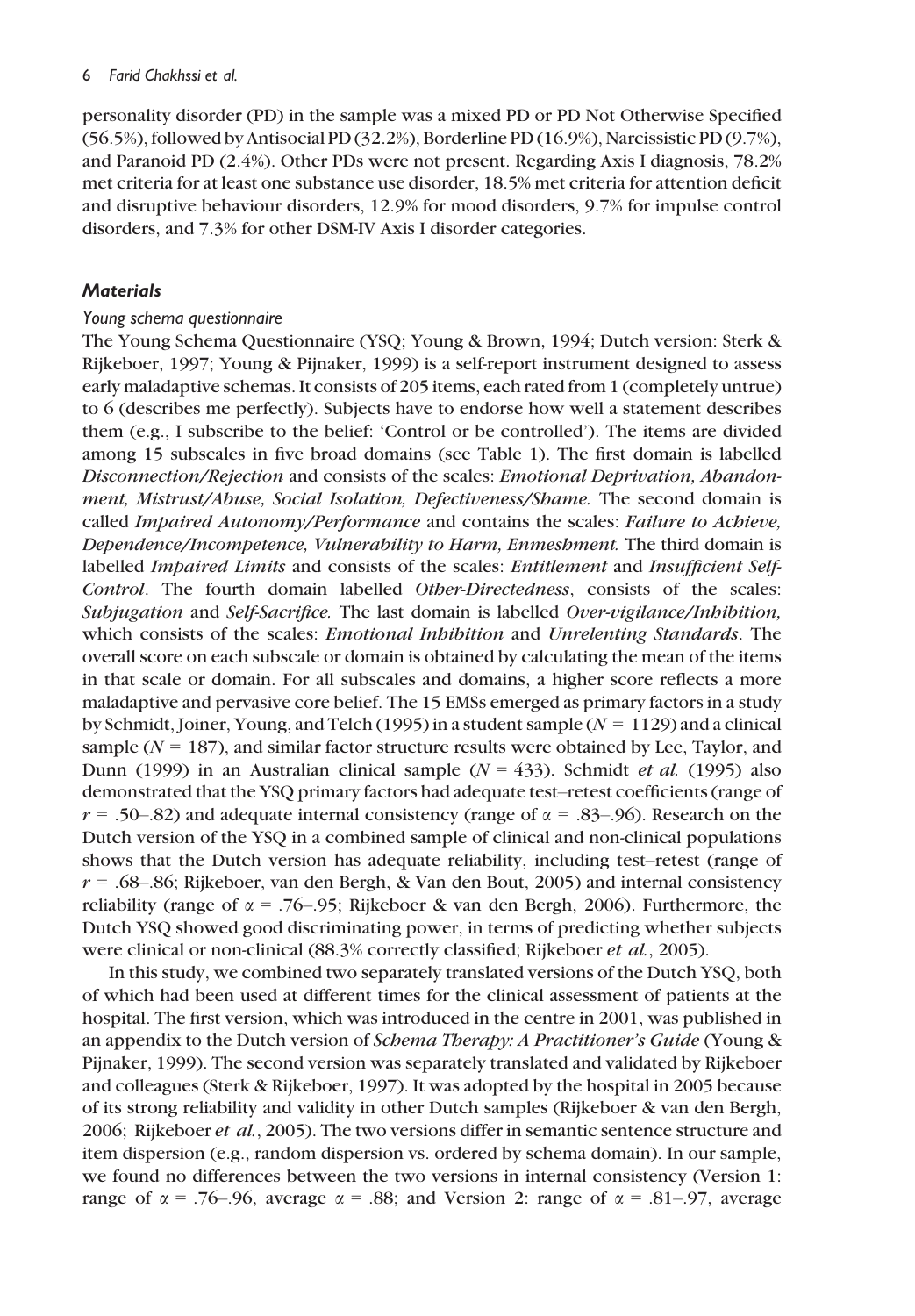$\alpha$  = .89) and item homogeneity (Version 1: range of  $r = .21$ –.58, average  $r = .35$ ; and Version 2: range of  $r = .29-.58$ , average of  $r = .37$ ). Thus, because their psychometric properties appeared to be comparable, we felt justified to combine the data of the two questionnaire versions for this study purposes.

#### Psychopathy checklist–revised

The Psychopathy Checklist–Revised (PCL-R; Hare, 1991, 2003; Dutch version: Vertommen, Verheul, de Ruiter, & Hildebrand, 2002) is a 20-item clinical construct rating scale designed to assess psychopathy in forensic populations. Each item is rated on a scale from 0 to 2 (0 = does not apply, 1 = applies to some extent, 2 = definitely applies). The PCL-R provides a dimensional total score between 0 and 40 indicating the degree to which the individual matches the prototypical psychopath. In this study, we report results based on the PCL-R four-facet model (Hare, 2003) given its relationship with antisocial and violent outcome (Kennealy et al., 2010; Walters & Heilbrun, 2010; Walters et al., 2008). The PCL-R four-facet model consists of the alternative three-factor model (Cooke & Michie, 2001) and the Antisocial facet as a fourth facet.

### Institutional violence

In this study, a modified version of the Overt Aggression Scale (OAS; Yudofsky, Silver, Jackson, Endicott, & Williams, 1986) for use in forensic clinical practice was used (Nicholls, Brink, Desmarais, Webster, & Martin, 2006) for measuring institutional violence. The modified version of the OAS expands on the original four categories in the OAS (i.e., verbal aggression, physical aggression against objects, physical aggression against self, and physical aggression against other people) by adding several other categories that may be relevant for forensic patients, such as self-neglect, substance abuse, sexual aggression, unauthorized leave, and suicidal behaviour (Nicholls et al., 2006). Following the categorization of Hildebrand, de Ruiter, and Nijman (2004) of institutional violence in a comparable sample, the following dimensions from the modified version were summed to obtain a score for institutional violence: (1) verbal aggression; (2) physical aggression; and (3) violations of hospital rules (i.e., unauthorized leave and substance abuse). Prior research showed that the modified version of the OAS can be reliably coded (intraclass correlation coefficient  $= .70$ ; Nicholls *et al.*, 2006). In the sample, 88.7% has demonstrated acts of institutional violence during the follow-up period with an average of 12.0 acts ( $SD = 15.1$ ) per patient.

### Procedure

All patients admitted to the hospital during the period between 1 March 2000 and 2 February 2009 were initially screened for eligibility in this study. Initially, 193 patients were evaluated for participation, which included the presence of at least one DSM-IV personality disorder. Sixty-nine patients with borderline intellectual functioning, psychotic-, paraphilic-, and autism spectrum disorders were excluded. The resulting sample consists of 124 personality disordered offenders and represents 64.3% of the total sample. Patients completed the YSQ at admission, as part of the hospital intake procedure. PCL-R assessments were performed during the course of treatment  $(M = 1.9$  years after admission,  $SD = 1.8$ ) by two certified and independent raters. In 48.4% of the cases, PCL-R assessments were based on an interview combined with information from the hospital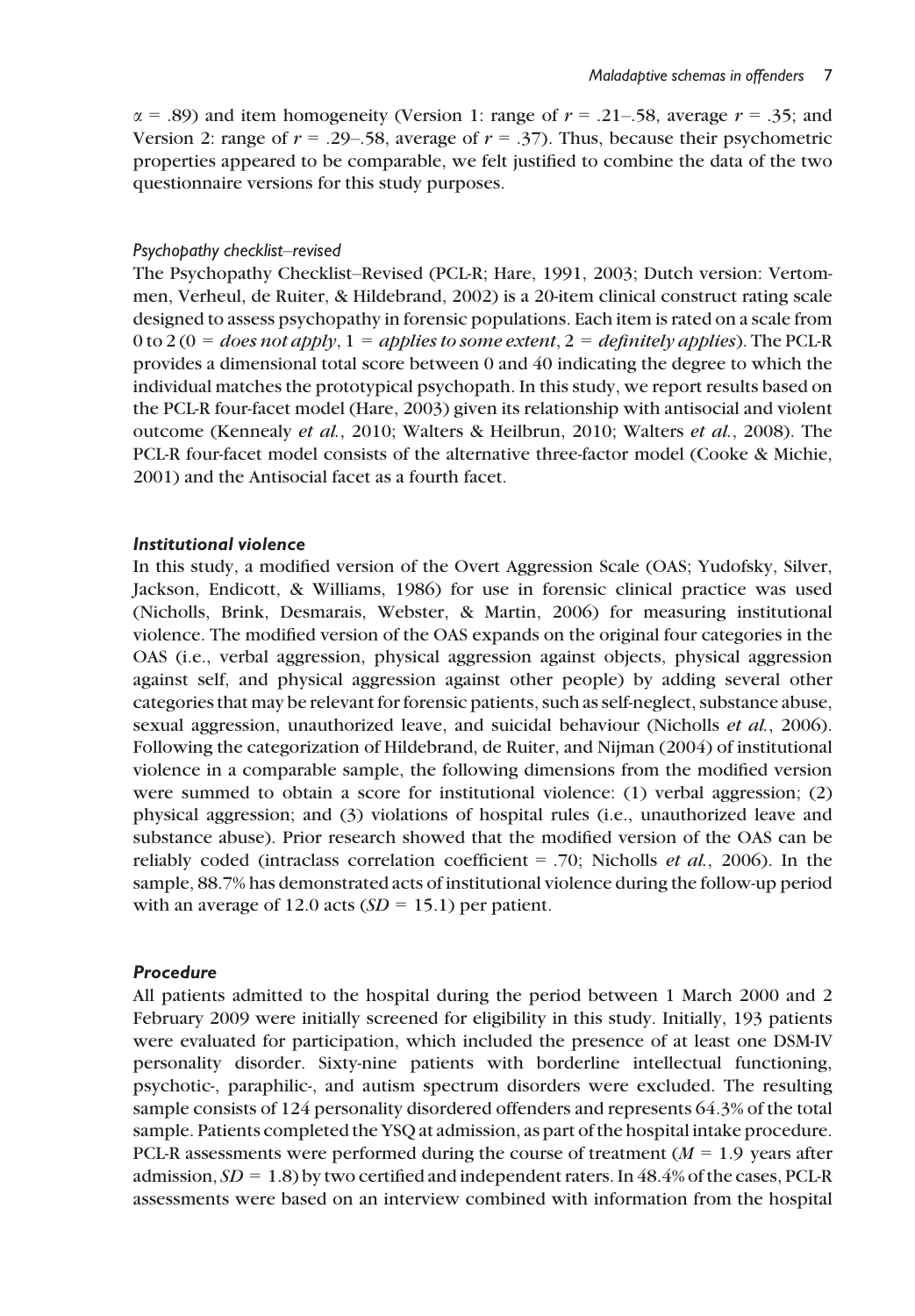files containing criminal records, mental health reports, violence risk assessments, medical information, treatment progress reports, and reports from psychiatric nurses, social workers, work- and education supervisors. The PCL-R assessments in the other cases (51.6%) were based on the file-only procedure. For 112 cases, data on interrater reliability for the PCL-R total score were available revealing an average measure ICC of .80.

Official registration of institutional misconduct was used to code aggressive behaviours on the modified OAS scale. Possible antecedents, motive, and a detailed description of the observed misconduct were registered by psychiatric nurses at each occurrence. To classify this misconduct in terms of type and severity, all misconducts were recoded by a rater (a Master's-level research assistant) with the English version of the modified OAS scale (Nicholls *et al.*, 2006). To ensure a prospective design, all misconducts that occurred prior to the assessment of the YSQ and/or PCL-R were eliminated from the analyses. Prior research in a larger sample showed that the modified version of the OAS can be reliably coded in the study setting (intraclass correlation coefficient = .83; Chakhssi, de Ruiter, & Bernstein, 2010). Written informed consent was obtained from the patients prior to the assessments and approval for the study was obtained from the institutional research review committee.

#### Statistical analysis

Internal consistency was examined using Cronbach's alpha for the YSQ domains as well as for the YSQ scales (EMS). Mean interitem correlations were used as a measure of item homogeneity. Zero-order correlations using Pearson's r were calculated to examine the relationship between PCL-R facets and EMS. Type I error inflation was controlled by using the Finner correction for multiple comparisons (Finner, 1993). The Finner correction is an adjustment of the Bonferroni correction and uses a sequential rejective procedure that is based on the ordered p-values of the individual comparisons. The Finner correction has been demonstrated to be less conservative but more powerful than the traditional Bonferroni correction and has a lower Type II error rate (Finner & Strassburger, 2002). Given the paucity of empirical data on EMS in offenders with psychopathic traits, we corrected for multiple comparisons per PCL-R facet. This way, our study may detect significant associations between other EMS and PCL-R facets that may otherwise have gone unnoticed and may provide promising leads for future studies.

Multiple stepwise linear regression analyses were used to examine the relative contributions of the hypothesized EMS to the PCL-R facet scores. Also, multiple stepwise linear regression analyses were used to examine the association between PCL-R facets and institutional violence, and the association between EMS and institutional violence. Hierarchical regression analysis was then used to examine the incremental validity of the hypothesized EMS above PCL-R facets in predicting institutional violence. All statistical analyses were performed using the Statistical Package for the Social Sciences, version 13.0 (SPSS Inc, 2005).

#### Results

In this sample, the mean PCL-R score was  $22.47(SD = 6.61)$ . Fourteen patients had a PCL score  $>$  30, and 44 patients had a PCL score  $>$  25. For the PCL-R facets as defined by Hare (2003), the mean score for the Interpersonal facet was  $3.74 \text{ (SD} = 2.08)$ ,  $5.79 \text{ (SD} = 1.91)$ for the Affective facet, 5.41 ( $SD = 2.34$ ) for the Impulsive lifestyle facet, and 5.56  $(SD = 2.64)$  for the Antisocial facet. For descriptive purposes, means, standard deviations,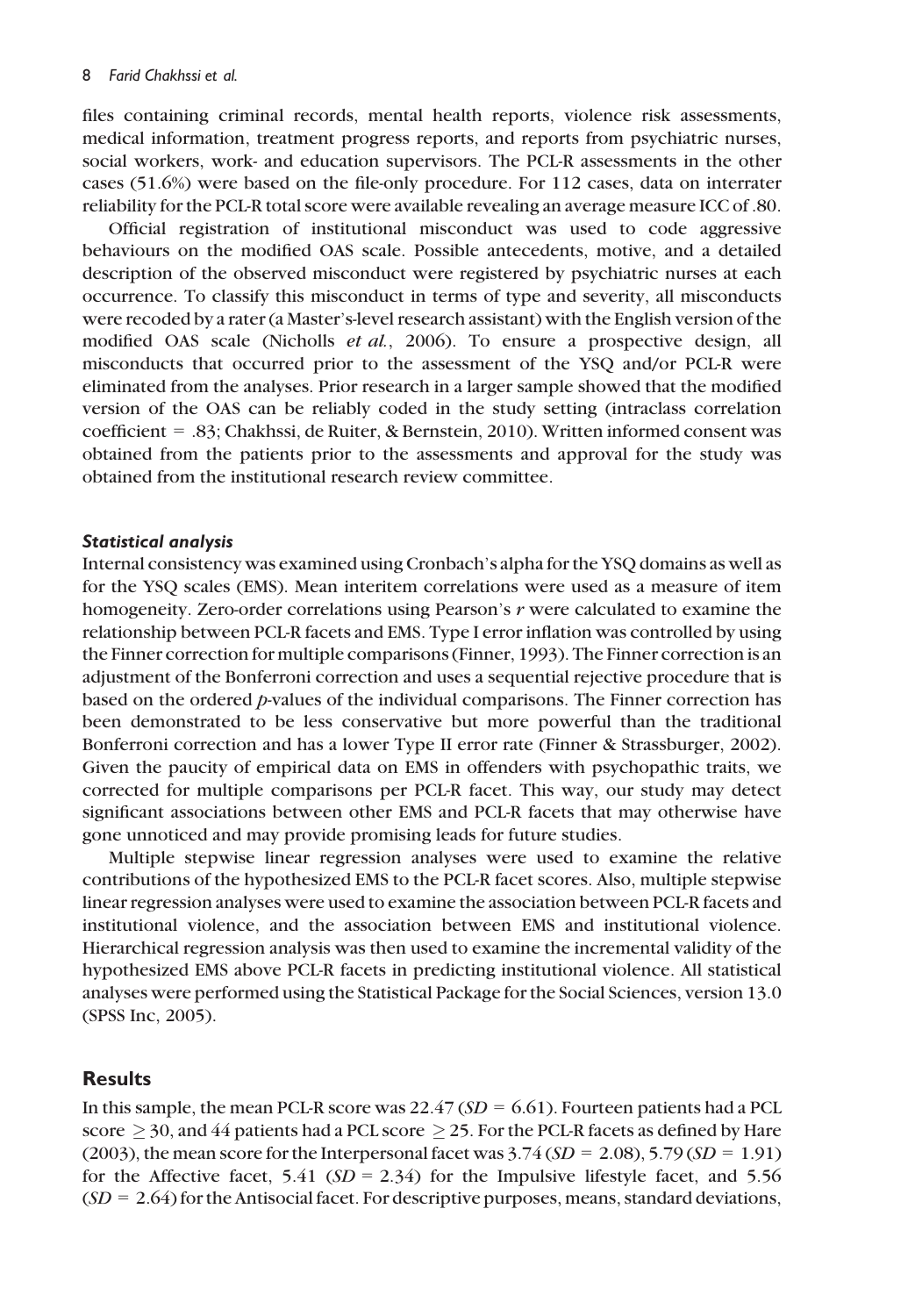internal consistency (Cronbach's alpha), and mean inter-item correlation for the YSQ higher order domains and scales are provided in Table 2. Overall, the internal consistency was high, ranging from  $\alpha$  = .82 for the YSQ *Subjugation* scale to  $\alpha$  = .97 for the higher order YSQ schema domain Disconnection/Rejection. The mean interitem correlations per scale were also satisfactory and ranged from .26 for the YSQ Other-Directedness domain to .58 for the YSQ Emotional Deprivation scale.

Significant zero-order correlations were found for the PCL-R Impulsive Lifestyle and Antisocial facets with EMS (see Table 3) after Finner correction for multiple comparisons. Inspection of Table 3 shows that for the PCL-R Impulsive Lifestyle facet, 4 of 15 possible correlations with the EMS were significant. The PCL-R Antisocial facet was significantly associated with the Mistrust/Abuse schema. The PCL-R Interpersonal facet and Affective facet showed no significant correlations with EMS.

For both the PCL-R Impulsive Lifestyle facet and the PCL-R Antisocial facet, stepwise multiple regression analysis was performed with all the EMS entered as predictors, to examine if the hypothesized EMS would emerge as independent predictors.

For the PCL-R Impulsive Lifestyle facet, the regression analysis revealed that three EMS explained 19.2% ( $r^2$  adjusted) of the variance [ $F(3, 120) = 10.77, p \le .01$ ]. It was found that Insufficient Self-Control significantly predicted the PCL-R Impulsive Lifestyle facet  $[\beta = .45, t(120) = 3.64, p < .01]$ , as did Subjugation  $[\beta = -.39, t(120) = -3.50, p < .01]$ and Mistrust/Abuse  $\beta = .24$ ,  $t(120) = 2.17$ ,  $p = .032$ . In other words, high Insufficient Self-Control, high Mistrust/Abuse, and low levels of Subjugation predicted higher PCL-R Impulsive facet scores.

For the PCL-R Antisocial facet, the regression analysis revealed Mistrust/Abuse  $[\beta = .32, t(120) = 2.85, p = < .01]$ , Subjugation  $[\beta = -.47, t(120) = -4.12, p < .01]$ ,

| Schema domain and scales      | Nit             | M    | SD   | $\alpha$ | <b>MIC</b> |
|-------------------------------|-----------------|------|------|----------|------------|
| Disconnection/Rejection       | 69              | 2.02 | 0.81 | .97      | .31        |
| Emotional deprivation         | 9               | 2.46 | 1.33 | .92      | .58        |
| Abandonment                   | 18              | 1.99 | 0.94 | .92      | .39        |
| Mistrust/Abuse                | 7               | 2.24 | 1.01 | .92      | .40        |
| Social isolation              | 10              | 1.84 | 0.90 | .85      | .40        |
| Defectiveness/Shame           | 15              | 1.59 | 0.76 | .90      | .38        |
| Impaired autonomy/Performance | 49              | 1.70 | 0.71 | .96      | .34        |
| <b>Failure to Achieve</b>     | 9               | 1.86 | 0.99 | .89      | .50        |
| Dependence/Incompetence       | 15              | 1.70 | 0.76 | .90      | .40        |
| Vulnerability                 | $\overline{14}$ | 1.69 | 0.73 | .86      | .33        |
| Enmeshment                    | $\mathsf{I}$    | 1.58 | 0.69 | .84      | .32        |
| Impaired limits               | 26              | 2.02 | 0.74 | .91      | .27        |
| Entitlement                   | Н               | 1.98 | 0.80 | .83      | .31        |
| Insufficient self-control     | 15              | 2.06 | 0.85 | .88      | .32        |
| Other-directedness            | 27              | 2.20 | 0.74 | .89      | .26        |
| Subjugation                   | 10              | 1.79 | 0.77 | .82      | .36        |
| Self-sacrifice                | 17              | 2.62 | 0.87 | .86      | .27        |
| Over-vigilance/Inhibition     | 25              | 2.19 | 0.83 | .90      | .27        |
| Emotional inhibition          | 9               | 2.10 | 1.01 | .85      | .39        |
| Unrelenting standards         | 16              | 2.28 | 0.87 | .86      | .38        |

Table 2. Mean scores, standard deviations, item homogeneity, and internal consistency of the YSQ domains in a sample of personality disordered offenders ( $n = 124$ )

Note. Nit = Number of items;  $\alpha$  = internal consistency; MIC = mean interitem correlation.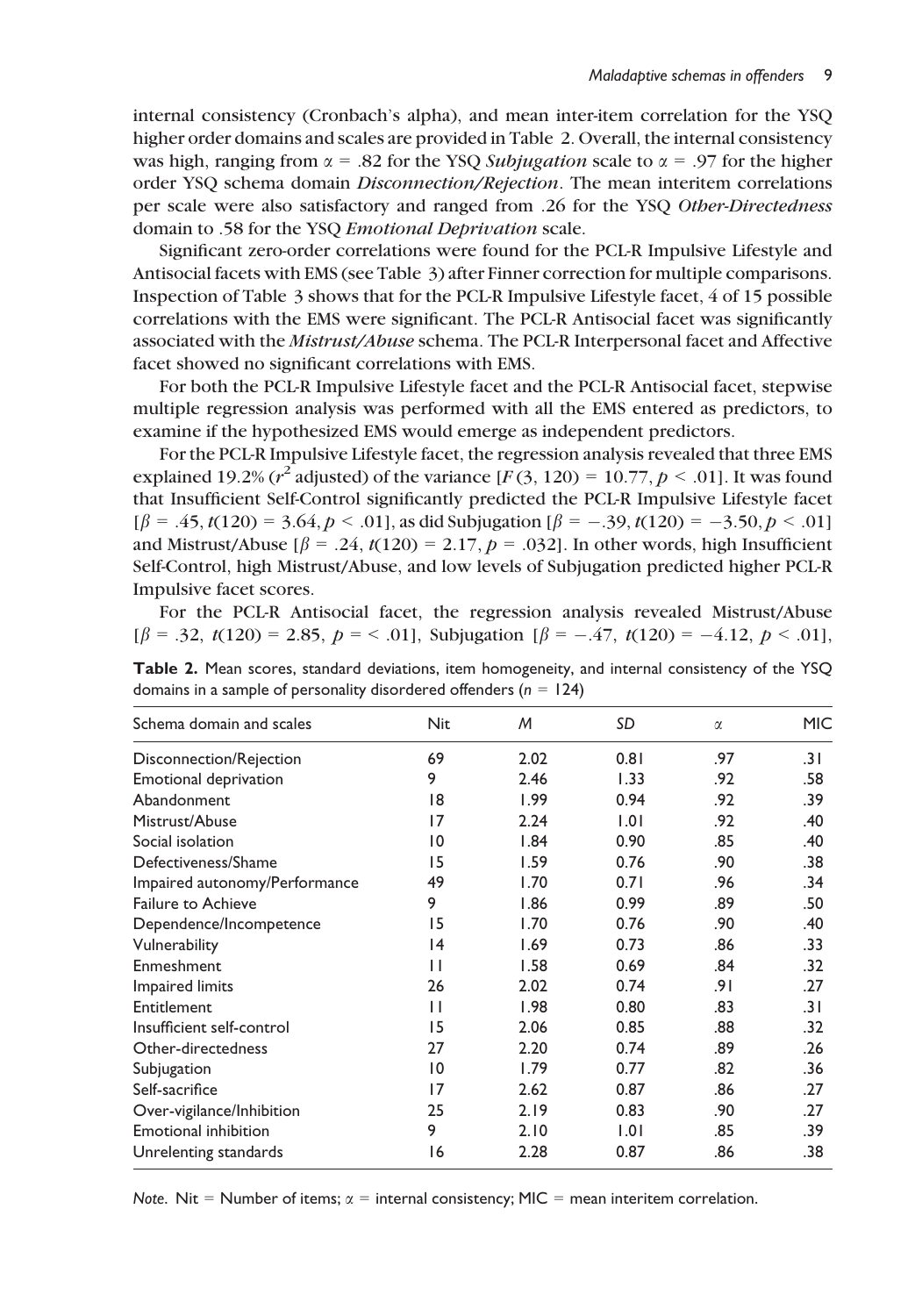| Schema scales             | <b>PCL-R</b> facets |           |                     |            |  |
|---------------------------|---------------------|-----------|---------------------|------------|--|
|                           | Interpersonal       | Affective | Impulsive lifestyle | Antisocial |  |
| Emotional deprivation     | $-.03$              | $-.08$    | .17                 | .08        |  |
| Abandonment               | $-.08$              | $-.05$    | .19                 | . I 3      |  |
| Mistrust/Abuse            | .04                 | $-.02$    | $.32**$             | $.28*$     |  |
| Social isolation          | $-.03$              | .00       | $.24*$              | .06        |  |
| Defectiveness/Shame       | $-.05$              | $-.09$    | .16                 | $-.02$     |  |
| Failure to achieve        | $-.10$              | $-.04$    | .21                 | $-.03$     |  |
| Dependence/Incompetence   | $-.06$              | .07       | $.22*$              | .09        |  |
| Vulnerability             | .01                 | .00.      | .17                 | .03        |  |
| Enmeshment                | $-.01$              | .07       | .18                 | .04        |  |
| Entitlement               | .01                 | $-.15$    | .20                 | . 16       |  |
| Insufficient self-control | $-.15$              | $-.02$    | $.34**$             | .22        |  |
| Subjugation               | $-.14$              | $-.14$    | .04                 | $-.07$     |  |
| Self-sacrifice            | .02                 | $-.07$    | .03                 | $-.05$     |  |
| Emotional inhibition      | $-.14$              | $-.13$    | .13                 | .04        |  |
| Unrelenting standards     | .09                 | .00       | .03                 | .07        |  |

Table 3. Zero-order correlations between PCL-R facets and EMSs

Note.  $* p < .05$ ;  $* p < .01$  (two-tailed), all p-values Finner corrected.

and Insufficient Self-Control  $\beta = .33$ ,  $t(120) = 2.65$ ,  $p < .01$ , significantly predicted the PCL-R Antisocial Lifestyle facet, accounting for 17.3% ( $r^2$  adjusted) of the variance [F(3,  $120$ ) = 9.59,  $p < .01$ . Thus, high Insufficient Self-Control, high Mistrust/Abuse, and low levels of Subjugation predicted higher PCL-R Antisocial facet scores.

To examine the assumption that the hypothesized EMS would not be related to the PCL-R Affective and Interpersonal facets, additional multiple regression analyses were performed using the same procedure as above. These analyses revealed no significant overall models (all  $p$ 's  $> .05$ ) and no significant predictors (all  $\beta$ ,  $p$ 's  $> .05$ ) for the PCL-R Interpersonal and Affective facets.

Next, we performed a multiple regression analysis with all the PCL-R facets entered as predictors and institutional violence as the dependent variable. The results showed that only the PCL-R Antisocial Facet emerged as a significant predictor  $\beta = .20, t(119) = 2.05$ ,  $p = .043$ ], but not the other PCL-R facets (all  $\beta$ ,  $p's > .05$ ), explaining 12.2% of the variance ( $r^2$  adjusted) in institutional violence [ $\overline{F}(4, 119) = 5.29$ ,  $p = .001$ ]. Also, a stepwise multiple regression analysis was performed with all EMS entered as predictors and institutional violence as the dependent variable. The results showed that the overall model was not significant and no EMS emerged as a significant predictor. Given these findings, additional analyses to examine the incremental validity of the EMS above the PCL-R Impulsive Lifestyle and Antisocial facet in predicting institutional violence were not performed.

### **Discussion**

This study examined the association between early maladaptive schemas, psychopathy facets, and institutional violence in an inpatient sample of personality disordered offenders. The findings show that early maladaptive schemas of Mistrust/Abuse, Insufficient Self-Control, and Subjugation were significantly related to the PCL-R Impulsive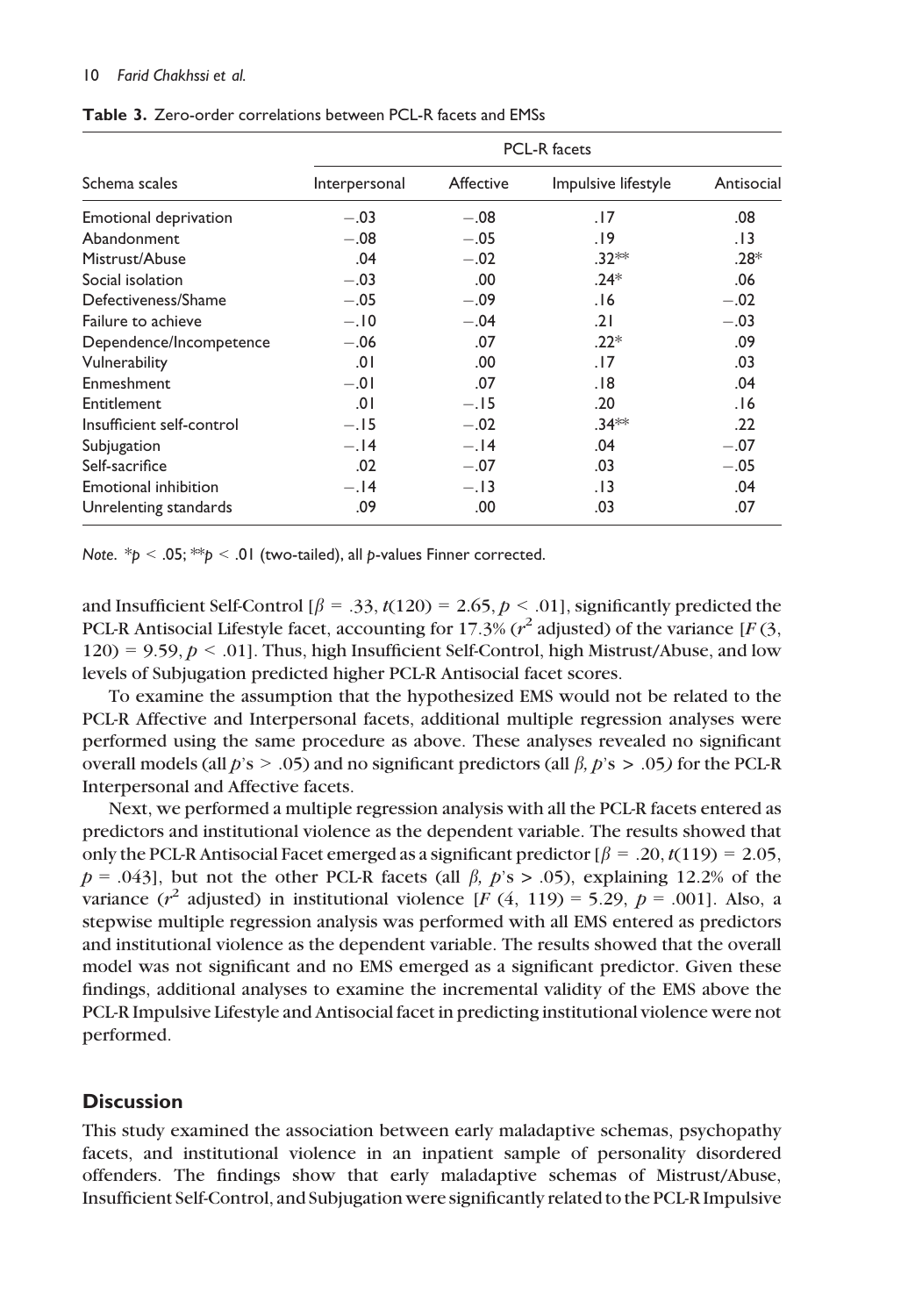Lifestyle and Antisocial facets, consistent with Beck et al.'s (1990) hypotheses on maladaptive cognitions in highly antisocial individuals, and also in line with prior research that severity of APD symptoms is associated with early maladaptive schemas (Ball & Cecero, 2001). These schemas refer to a high level of mistrust and a hostile view of the world in terms of predators and prey (Mistrust/Abuse), to inadequate self-control and low frustration tolerance (Insufficient Self-Control), and to a strong need for autonomy and dominance (the inverse relationship with Subjugation). However, contrary to expectation, no relationshipwas found between the earlymaladaptive schema Entitlement and the PCL-R facets. This finding is consistent with previous research in personality disordered patients (Ball & Cecero, 2001), but in contrast to findings from studies examining the association between Entitlement and self-reported aggressiveness in students (Calvete et al., 2005; Tremblay & Dozois, 2009) and adolescents (Calvete & Orue, 2011).

Interestingly, Subjugation emerged as a significant negative predictor in the regression analyses for both the Impulsive Lifestyle and the Antisocial facet, instead of the hypothesized EMS Emotional Inhibition, but was not significantly associated with these facets in the zero-order correlation analyses. This may be explained by the intercorrelation among the EMS (Rijkeboer & van den Bergh, 2006) and, therefore, the partial information provided by the zero-order correlationwas not sufficient to assess the unique contributions of the EMS. As suggested by Meehl (1945), theoretically relevant variables, including those variables that may be uncorrelated with the outcome variable in bivariate analyses, should not be dismissed for subsequent multivariate analyses, and may improve the predictive power of the regression model by partialling out invalid variance of the other predictors included in the model. Thus, in addition to the Finner corrected bivariate analyses, we used a multivariate approach to examine the unique associations of EMS with the PCL-R facets, while simultaneously controlling for all other EMS. Subjugation emerged as a significant predictorin bothmultivariate analyses for the PCL-R facetswhich suggest that thiswas not a 'chance' finding and may have theoretical relevance (Paulhus, Robins, Trzesniewski, & Tracy, 2004). An explanation could be that the Subjugation EMS refers to the feeling that one has to be excessively compliant in relationships, at the expense of one's own needs and emotions, to gain self-esteem and to avoid conflict (Young et al., 2003). The opposite, given the negative direction of the association, would probably be best described as individuals who do not want to be subjugated and may rebel against others who are subjugating or coercing them. In other words, they are egocentric (non-compliant in relationships), experience authority as restrictive and arbitrary, prone to override others' needs, and wants resulting in frequent interpersonal conflicts. This description closely resembles the Antisocial, Interpersonal and/or Impulsive lifestyle features of psychopathy, and this could explain why it emerged as a significant predictor.

Consistent with our second hypothesis, our findings showed that the PCL-R Affective facet was independent of EMS. As suggested by Blair (2003), the dysfunctional neural structures, most likely the amygdala, implicated in the affective impairment of psychopathy, probably are a manifestation of genetic traits. Although Young (1994) hypothesized that EMS may develop partially under temperamental influences, no relationship was expected and found between the specific emotional deficits incorporated in the PCL-R Affective facet and EMS domains. As expected in our third hypothesis, we found no relationship between EMS domains and the PCL-R Interpersonal facet.

Our fourth hypothesis was not supported. Although previous research has shown that early adverse experiences are related to antisocial behaviour in adulthood (e.g., Caspi et al., 2002; Weiler & Widom, 1996), their cognitive sequelae, in terms of maladaptive schemas, were not related to institutional violence in our sample. As stated earlier,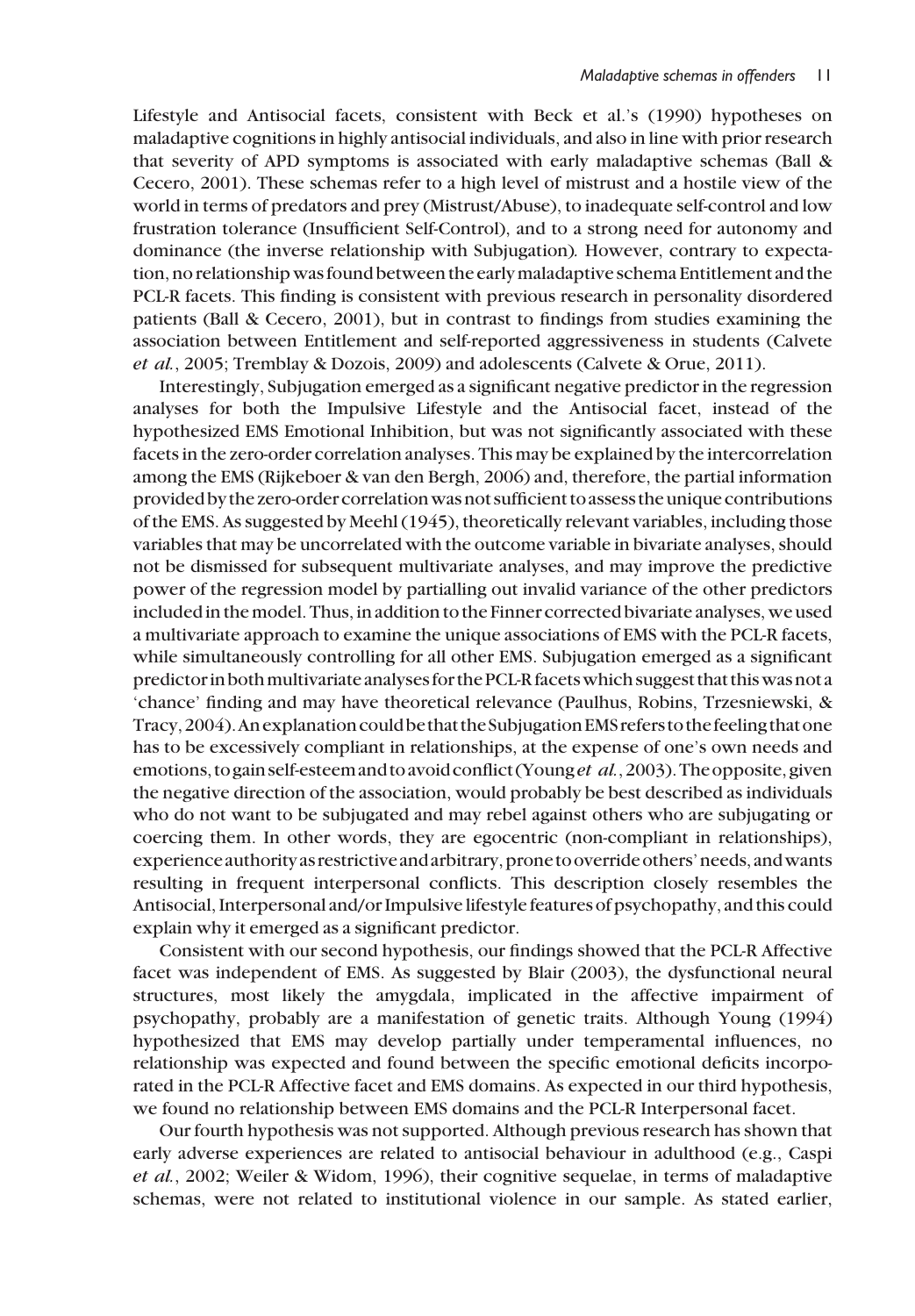externalizing behaviours can be considered as maladaptive coping responses to EMS (Young *et al.*, 2003). The maladaptive coping responses are not as stable as EMS and may change depending on the current life situation and events that activate EMS. Future research should examine whether EMS-related maladaptive coping strategies are related to antisocial behaviour, and/or if the emotional state-related manifestations of EMS, called schema modes, are related to antisocial behaviour. Schema modes account for the rapid changes in mood and behaviour observed in personality disordered patients when EMS are triggered in specific situations (Lobbestael & Arntz, 2010). For example, antisocial patients may 'switch' between states of vigilance and aggression depending on the intensity and/or imminence of the anger triggering event (Lobbestael, Arntz, Cima, & Chakhssi, 2009).

Our findings provide preliminary evidence that maladaptive cognitive schemas, presumably based on early childhood adversity, may play a role in psychopathy, particularly in its antisocial and impulsive lifestyle components. Psychopathic individuals have been described as highly distrusting, viewing the world in terms of predators and prey, victimizers and victims (Beck et al. (1990)). Such cognitive schemas may arise under conditions where children are subjected to and/or witness to violence, are left unsupervised and unprotected, and experience instability and deprivation. Abuse and/ or neglect experiences and their sequelae, in terms of cognitive schemas, do not play a role in most contemporary models of psychopathy, which tend to emphasize neuropsychological deficits in impulse control, affect recognition/regulation, and conditioned learning (e.g., Blair, 2003).

Our study has several limitations that should be taken into account. First, despite the clinical relevance of our findings, the effect sizes ranged from small to moderate. The largest effects were demonstrated for the Lifestyle facet, where 19% of the variance was explained by the EMS. One explanation of the modest degree of variance explained could be that the variance in YSQ scores in our sample was limited in comparison to what has been found in non-forensic clinical samples (where the SDs ranged from 0.75 to 1.26; Rijkeboer et al., 2005), which may be a consequence of forensic patients' well-known tendency to minimize pathology on self-report inventories (Rogers, 1997). Thus, restriction of the range of YSQ scores may have led to an underestimation of the actual relationships between schemas and psychopathic features. Second, data from two versions of the YSQ were used in this study. Our preliminary analyses showed that the versions were psychometrically equivalent and nothing in our results suggested methodological ramifications. However, it would be preferable to use a single version of the YSQ in future studies. Third, we relied on self-report exclusively for the assessment of schemas. Although the Dutch version of the YSQ is extensively validated (Rijkeboer *et al.*, 2005), self-report is an explicit way of accessing cognitive schemas, and future studies should add experimental paradigms such as tests of implicit cognitions. Our findings on the association between psychopathic traits and maladaptive schemas should be interpreted cautiously until they are replicated in larger samples with both explicit and implicit measures. Fourth, we investigated the relationship of schemas and psychopathy in a forensic sample of personality disorder patients. The relationships between these variables might be different in a sample that also included non-offenders with psychopathic features. Finally, our designwas correlationalin nature and thislimits the ability to ascertainwhether the associations between EMS domains and psychopathy facets are causally related or merely due to shared developmental factors in childhood. No conclusions can be drawn about the causal role of cognitive schemas in psychopathy without further longitudinal and experimental studies that investigate the mechanisms responsible for these associations.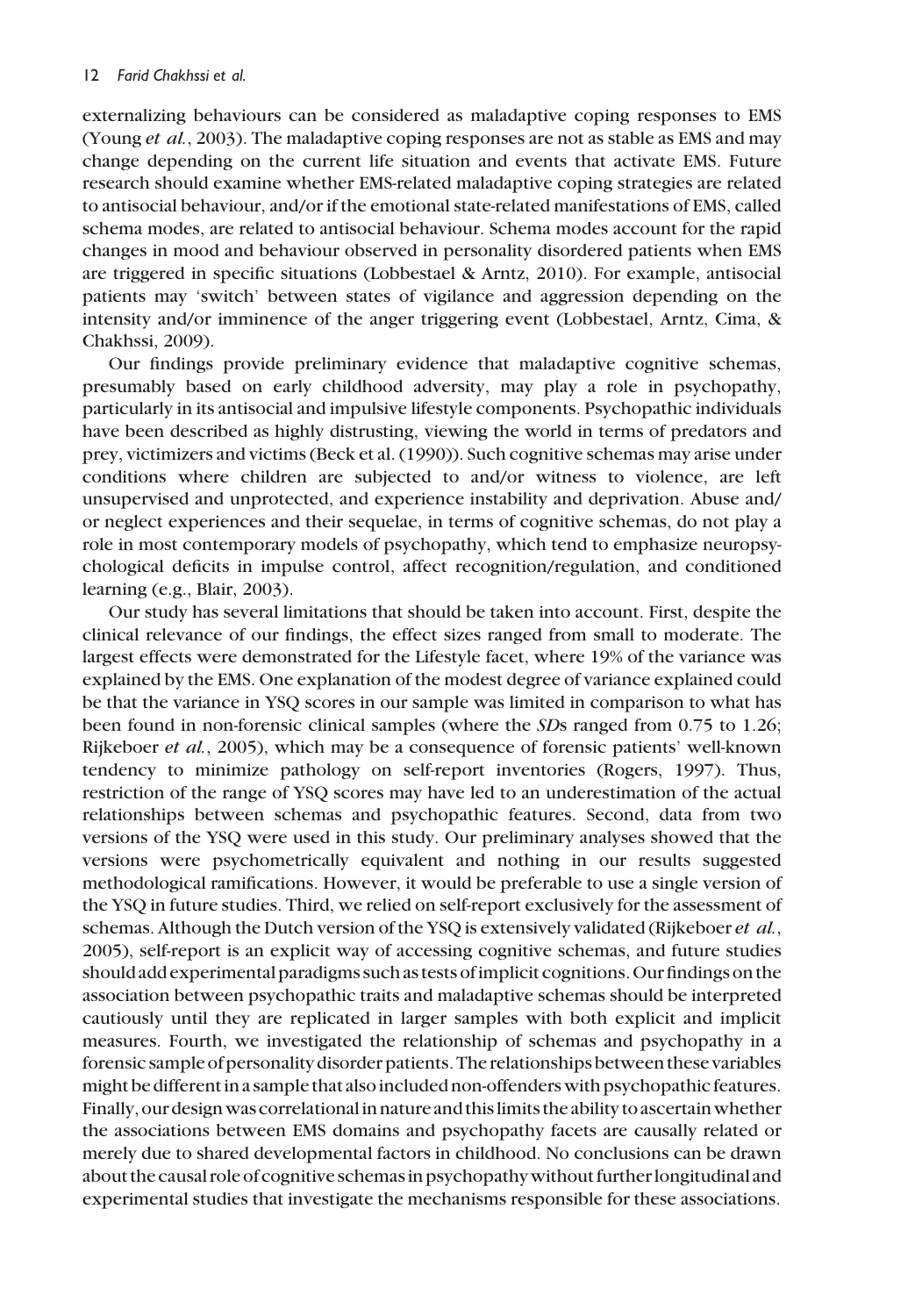In conclusion, our findings suggest that maladaptive cognitive schemas may play a greater role in psychopathic traits than has been previously recognized. Future studies should further elucidate the cognitive schemas of personality disordered offenders with psychopathic traits, with the aim of informing more effective treatments for this challenging patient group. Whereas genetically based neuropsychological deficits may not be as susceptible to change, cognitive schemas have proven to be modifiable in a broad range of mental disorders, including externalizing disorders such as substance abuse and borderline personality disorder (e.g., Ball, 2007; Farrell, Shaw, & Webber, 2009; Giesen-Bloo et al., 2006; Nadort et al., 2009). For example, in a randomized clinical trial of borderline personality disordered outpatients ( $N = 86$ ), 3 years of Schema Therapy (ST; Young *et al.*, 2003) proved to be effective in reducing symptoms and improving general functioning (Giesen-Bloo et al., 2006). Almost half of the patients receiving ST were judged to be recovered from borderline personality disorder pathology, and 66% showed clinically significant improvement (Giesen-Bloo et al., 2006). Similar results have been reported in another randomized controlled trial (Farrell et al., 2009) and an open trial (Nadort et al., 2009), in which between 42% and 94% of the patients were judged to have recovered from their borderline personality disorders symptoms or to have made clinically significant improvements.

Treatments which target maladaptive schemas may enable some personality disordered patients with psychopathic traits to develop more balanced and accurate appraisals of other persons' intentions, and to better cope with situations that would otherwise have triggered schema-related aggression. Treatments that focus on reprocessing early traumas may help to lessen the severity of maladaptive schemas by decreasing the intensity of the memories, affects, and cognitions associated with them. Thus, our findings raise the possibility that cognitive, trauma-focused treatments may enable some personality disordered patients with psychopathic features to achieve greater control over antisocial and impulsive behaviour. As a logical next step, these potentially valuable avenues in the treatment of patients with psychopathic traits are now being explored in a randomized clinical trial comparing Schema Focused Treatment with treatment as usual in personality disordered offenders detained under the Dutch TBSorder (Bernstein et al., in press).

#### References

- Ball, S. A. (2007). Comparing individual therapies for personality disordered opioid dependent patients. Journal of Personality Disorders, 21, 305–321. doi:10.1521/pedi.2007.21.3.305
- Ball, S. A., & Cecero, J. J. (2001). Addicted patients with personality disorders: Traits, schemas, and presenting problems. Journal of Personality Disorders, 15, 72–83. doi:10.1521/ pedi.15.1.72.18642
- Beck, A. T., Freeman, A., & Associates (1990). Cognitive therapy of personality disorders. New York: Guilford.
- Bernstein, D. P., Arntz, A., & de Vos, M. E. (2007). Schema-focused therapy in forensic settings. International Journal of Forensic Mental Health, 6, 169–183.
- Bernstein, D. P., Nijman, H. L. I., Karos, K., Keulen-de Vos, M., de Vogel, V., Lucker, T. P., & Arntz, A. (in press). Treatment of personality disordered offenders in the Netherlands: A multicenter randomized clinical trial on the effectiveness of schema therapy. International Journal of Forensic Mental Health.
- Blair, R. J. R. (2003). Neurobiological basis of psychopathy. British Journal of Psychiatry, 182, 5–7. doi:10.1192/bjp. 182.1.5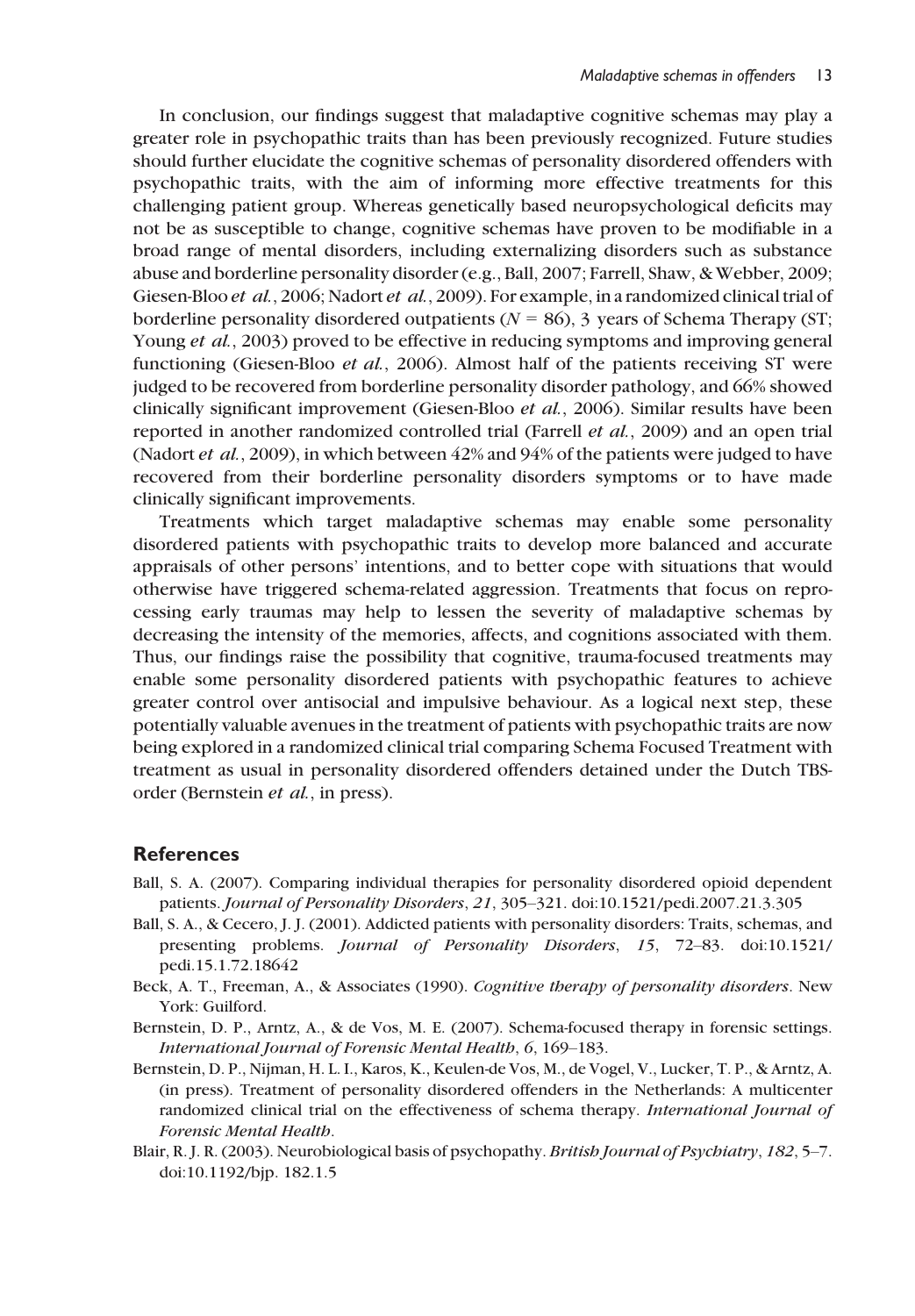- Calvete, E., Estevez, A., de Arroyabe, E. L., & Ruiz, P. (2005). The schema questionnaire-short formstructure and relationship with automatic thoughts and symptoms of affective disorders. European Journal of Psychological Assessment, 21, 90–99. doi:10.1027/1015-5759.21.2.90
- Calvete, E., & Orue, I. (2011). Social information processing as a mediator between cognitive schemas and aggressive behavior in adolescents. Journal of Abnormal Child Psychology, 40, 105–117. doi:10.1007/s10802-011-9546-y
- Caspi, A., McClay, J., Moffitt, T. E., Mill, J., Martin, J., Craig, I. W., … Poulton, R. (2002). Role of genotype in the cycle of violence in maltreated children. Science, 297, 851–854. doi:10.1126/ science.1072290
- Chakhssi, F., de Ruiter, C., & Bernstein, D. (2010). Reliability and validity of the Dutch version of the behavioural status index: A nurse-rated forensic assessment tool. Assessment, 17, 158–169. doi:10.1177/1073191109338815
- Coid, J., Yang, M., Ullrich, S., Roberts, A., & Hare, R. D. (2009a). Prevalence and correlates of psychopathic traits in the household population of Great Britain. International Journal of Law and Psychiatry, 32, 65–73. doi:10.1016/j.ijlp. 2009.01.002
- Coid, J., Yang, M., Ullrich, S., Roberts, A., Moran, P., Bebbington, P., … Hare, R. D. (2009b). Psychopathy among prisoners in England and Wales. International Journal of Law and Psychiatry, 32, 134–141. doi:10.1016/j.ijlp. 2009.02.008
- Cooke, D. J., & Michie, C. (2001). Refining the construct of psychopathy: Towards a hierarchical model. Psychological Assessment, 13, 171–188. doi:10.1037/1040-3590.13.2.171
- Daversa, M. T. (2010). Early environmental predictors of the affective and interpersonal constructs of psychopathy. International Journal of Offender Therapy and Comparative Criminology, 54, 6–21. doi:10.1177/0306624X08328754
- Dolan, M. C., & Anderson, I. M. (2003). The relationship between serotonergic function and the psychopathy checklist: Screening version. Journal of Psychopharmacology, 17, 216–222. doi:10.1177/0269881103017002011
- Douglas, K. S., Lilienfeld, S. O., Skeem, J. L., Poythress, N. G., Edens, J. F., & Patrick, C. J. (2008). Relation of antisocial and psychopathic traits to suicide-related behavior among offenders. Law and Human Behavior, 32, 511–525. doi:10.1007/s10979-007-9122-8
- Farrell, J. M., Shaw, I. A., & Webber, M. A. (2009). A schema-focused approach to group psychotherapy for outpatients with borderline personality disorder: A randomized controlled trial. Journal of Behavior Therapy and Experimental Psychiatry, 40, 317–328. doi:10.1016/j. jbtep. 2009.01.002
- Farrington, D. P. (2006). Family background and psychopathy. In C. J. Patrick (Ed.), Handbook of psychopathy (pp. 229–250). New York: Guilford.
- Finner, H. (1993). On a monotonicity problem in step-down multiple test procedures. Journal of the American Statistical Association, 88, 920–923.
- Finner, H., & Strassburger, K. (2002). The partitioning principle: A powerful tool in multiple decision theory. Annals of Statistics, 30, 1194–1213.
- Giesen-Bloo, J., van Dyck, R., Spinhoven, P., van Tilburg, W., Dirksen, C., van Asselt, T., … Arntz, A. (2006). Outpatient psychotherapy for borderline personality disorder: A randomized trial of schema focused therapy versus transference focused therapy. Archives of General Psychiatry, 63, 649–658. doi:10.1001/archpsyc.63.6.649
- Graham, N., Kimonis, E. R., Wasserman, A. L., & Kline, S. M. (2012). Associations among childhood abuse and psychopathy facets in male sexual offenders. Personality Disorders: Theory, Research, and Treatment, 3, 66–75. doi:10.1037/a0025605
- Hall, J. R., Benning, S. D., & Patrick, C. J. (2004). Criterion-related validity of the three-factor model of psychopathy: Personality, behavior, and adaptive functioning. Assessment, 11, 4–16. doi:10.1177/1073191103261466
- Hare, R. D. (1991). Hare psychopathy checklist-revised (PCL-R). Toronto, Canada: Multi-Health Systems.
- Hare, R. D. (2003). Hare psychopathy checklist-revised (PCL-R). (2nd ed.) Toronto, Canada: Multi-Health Systems.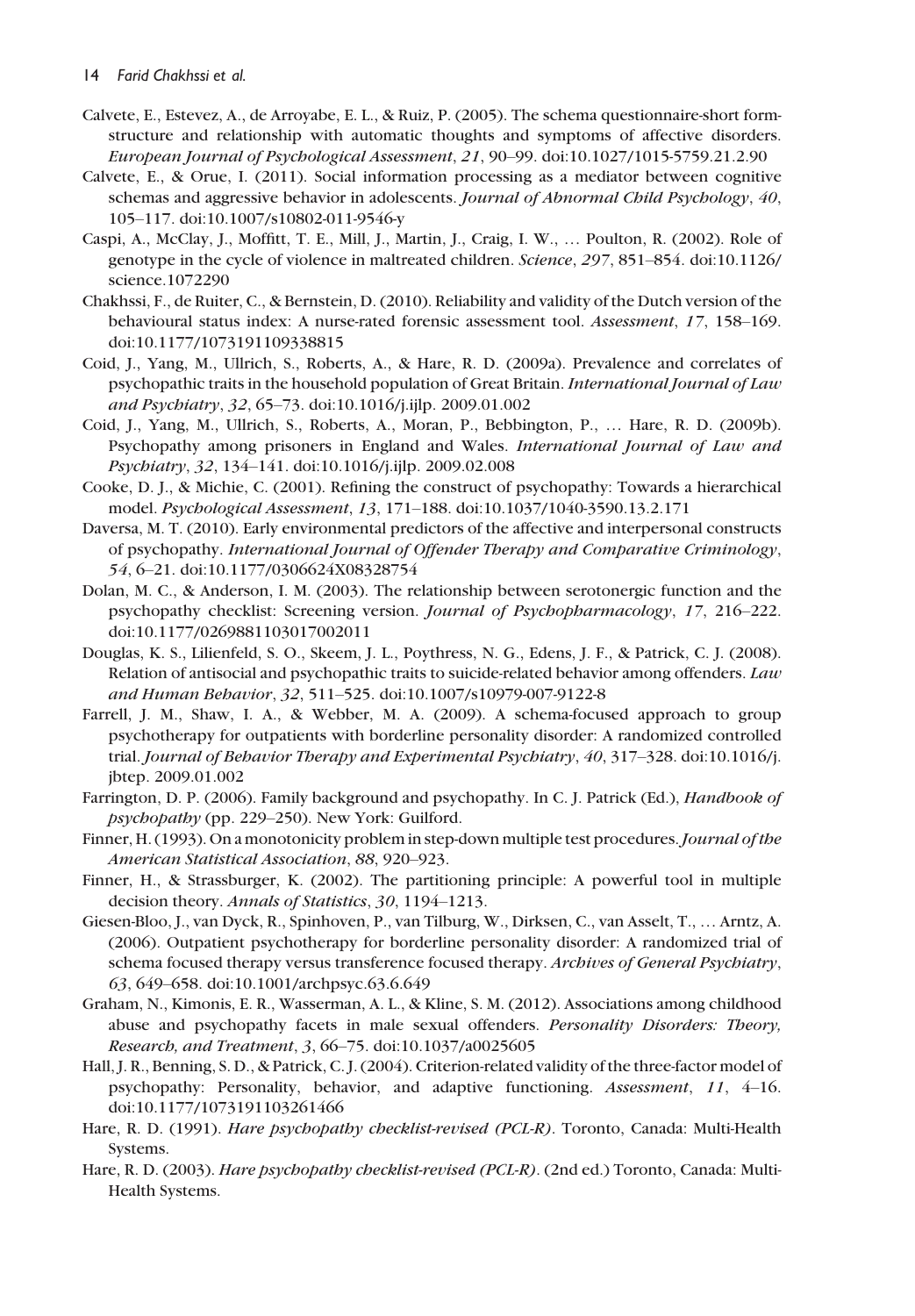- Hare, R. D., & Neumann, C. S. (2010). The role of antisociality in the psychopathy construct: Comment on Skeem and Cooke (2010). Psychological Assessment, 22, 446–454. doi:10.1037/ a0013635
- Hart, S., Cox, D., & Hare, R. D. (1995). Manual for the psychopathy checklist: Screening version (PCL:SV). Toronto, Ontario, Canada: Multi-Health Systems.
- Hart, S. D., & Hare, R. D. (1989). Discriminant validity of the psychopathy checklist in a forensic psychiatric population. Psychological Assessment, 1, 211–218. doi:10.1037/1040-3590.1.3.211
- Hemphill, J., Hare, R., & Wong, S. (1998). Psychopathy and recidivism: A review. Legal and Criminological Psychology, 3, 141–172. doi:10.1111/j.2044-8333.1998.tb00355.x
- Hildebrand, M., & de Ruiter, C. (2004). PCL-R psychopathy and its relation to DSM-IV Axis I and II disorders in a sample of male forensic psychiatric patients in the Netherlands. International Journal of Law and Psychiatry, 27, 233–248. doi:10.1016/j.ijlp. 2004.03.005
- Hildebrand, M., de Ruiter, C., & Nijman, H. (2004). PCL-R psychopathy predicts disruptive behavior among male offenders in a Dutch forensic psychiatric hospital. Journal of Interpersonal Violence, 19, 13–29. doi:10.1177/0886260503259047
- Hildebrand, M., Hesper, B. L., Spreen, M., & Nijman, H. L. I. (2005). De waarde van gestructureerde risicotaxatie en van de diagnose psychopathie: Een onderzoek naar de betrouwbaarheid en predictieve validiteit van de HCR-20, HKT-30 en PCL-R [The value of structured risk assessment and the diagnosis of psychopathy: A study of the reliability and predictive validity of the HCR-20, HKT-30 and PCL-R]. Amsterdam, The Netherlands: Expertisecentrum Forensische Psychiatrie.
- Hollin, C. R., & Palmer, E. J. (2006). Offending behaviour programmes: Development, application, and controversies. Chichester: Wiley. doi:10.1002/9780470713341
- Huizinga, D., Haberstick, B., Smolen, A., Menard, S., Young, S., Corley, R., … Hewitt, J. K. (2006). Childhood maltreatment, subsequent antisocial behavior, and the role of monoamine oxidase a genotype. Biological Psychiatry, 60, 677–683. doi:10.1016/j.biopsych.2005.12.022
- Kennealy, P. J., Skeem, J. L., Walters, G. D., & Camp, J. (2010). Do core interpersonal and affective traits of PCL-R psychopathy interact with antisocial behavior and disinhibition to predict violence? Psychological Assessment, 22, 569–580. doi:10.1037/a0019618
- Kiehl,K.A.,Smith,A.M.,Hare,R.D.,Forster,B.B.,Brink, J.,&Liddle,P. F. (2001).Limbicabnormalities in affective processing by criminal psychopaths as revealed by functional magnetic resonance imaging. Biological Psychiatry, 50, 677–684. doi:10.1016/S0006-3223(01)01222-7
- Koivisto, H., & Haapasalo, J. (1996). Childhood maltreatment and adulthood psychopathy in light of file-based assessments among mental state examinees. Studies on Crime and Crime Prevention, 5, 91–104.
- Lang, S., af Klinteberg, B., & Alm, P. O. (2002). Adult psychopathy and violent behavior in males with early neglect and abuse. Acta Psychiatrica Scandinavica, 106, 93–100. doi:10.1034/j.1600- 0447.106.s412.20.x
- Lansford, J. E., Miller-Johnson, S., Berlin, L. J., Dodge, K. A., Bates, J. E., & Pettit, G. S. (2007). Early physical abuse and later violent delinquency: A prospective longitudinal study. Child Maltreatment, 12, 233–245. doi:10.1177/1077559507301841
- Lee, C. W., Taylor, G., & Dunn, J. (1999). Factor structure of the schema questionnaire in a large clinical sample. Cognitive Therapy & Research, 23, 441–451. doi:10.1023/A:1018712202933
- Leistico, A. R., Salekin, R. T., DeCoster, J., & Rogers, R. (2008). A large-scale meta-analysis relating the Hare measures of psychopathy to antisocial conduct. Law and Human Behavior, 32, 28–45. doi:10.1007/s10979-007-9096-6
- Lobbestael, J., & Arntz, A. (2010). Emotional, cognitive and physiological correlates of abuse-related stress in borderline and antisocial personality disorder. Behaviour Research and Therapy, 48, 116–124. doi:10.1016/j.brat.2009.09.015
- Lobbestael, J., Arntz, A., Cima, M., & Chakhssi, F. (2009). Effects of induced anger in patients with antisocial personality disorder. Psychological Medicine, 39, 557–568. doi:10.1017/ S0033291708005102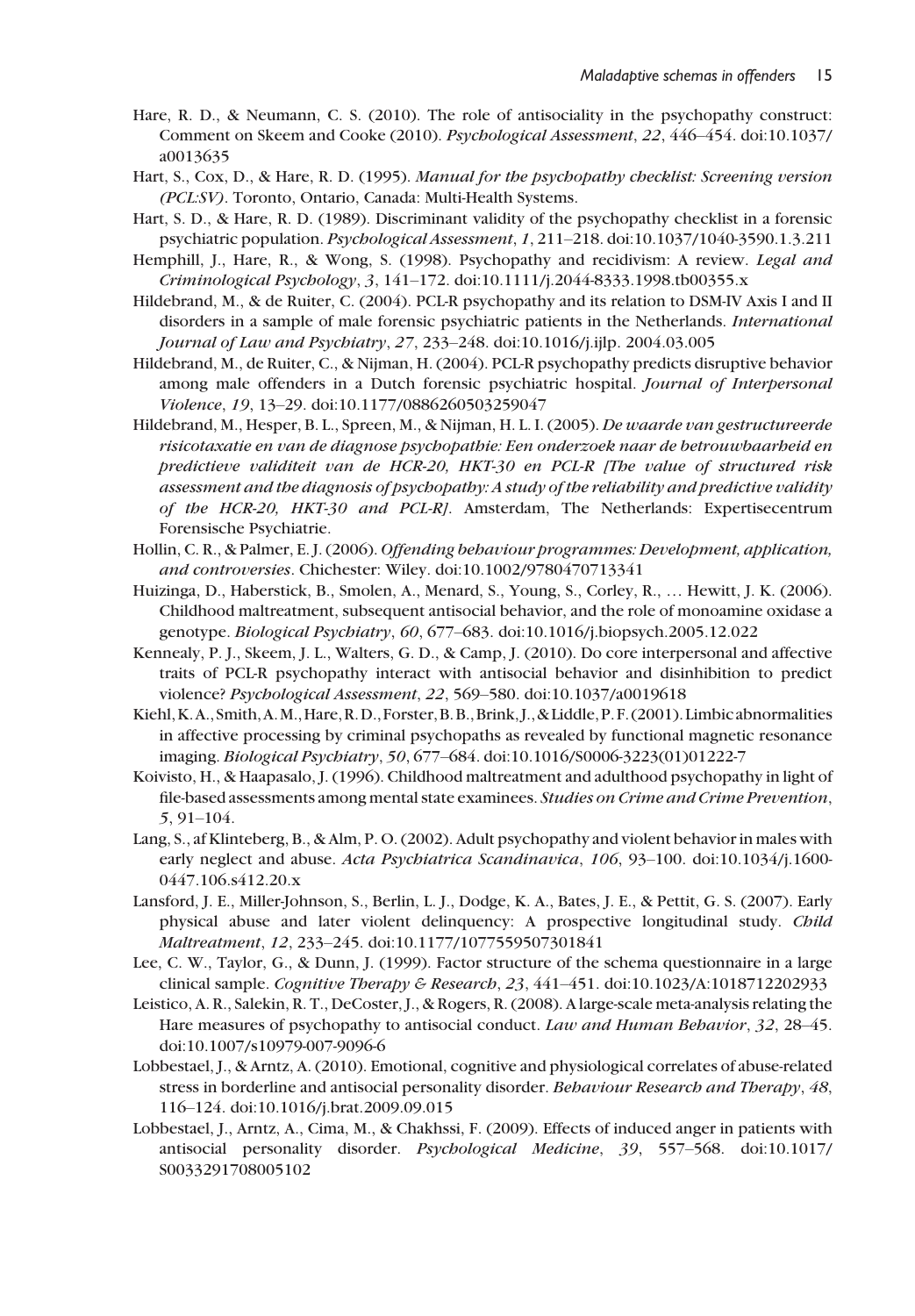- Luntz, B. K., & Widom, C. S. (1994). Antisocial personality disorders in abused and neglected children grown up. American Journal of Psychiatry, 151, 670–674.
- Lynam, D. R., & Gudonis, L. (2005). The development of psychopathy. Annual Review of Clinical Psychology, 1, 381–407. doi:10.1146/annurev.clinpsy.1.102803.144019
- Marshall, L. A., & Cooke, D. J. (1999). The childhood experiences of psychopaths: A retrospective study of familial and societal factors. Journal of Personality Disorders, 13, 211–225. doi:10.1521/pedi.1999.13.3.211
- Maxfield, M. G., & Widom, C. S. (1996). The cycle of violence: Revisited six years later. Archives of Pediatric and Adolescent Medicine, 150, 390–395. doi:10.1001/ archpedi.1996.02170290056009
- Meehl, P. E. (1945). A simple algebraic development of Horst's suppressor variables. American Journal of Psychology, 58, 550–554.
- Nadort, M., Arntz, A., Smit, J. H., Giesen-Bloo, J., Eikelenboom, M., Spinhoven, P., … van Dyck, R. (2009). Implementation of outpatient schema therapy for borderline personality disorder with versus without crisis support of the therapist outside office hours: A randomized trial. Behaviour Research and Therapy, 47, 961–973. doi:10.1016/j.brat.2009.07.013
- Neumann, C. S., & Hare, R. D. (2008). Psychopathic traits in a large community sample: Links to violence, alcohol use, and intelligence. Journal of Consulting and Clinical Psychology, 76, 893–899. doi:10.1037/0022-006X.76.5.893
- Neumann, C. S., Hare, R. D., & Newman, J. P. (2007). The super-ordinate nature of the psychopathy checklist-revised. Journal of Personality Disorders, 21, 102–117. doi:10.1521/ pedi.2007.21.2.102
- Nicholls, T. L., Brink, J., Desmarais, S. L., Webster, C. D., & Martin, M. L. (2006). The short-term assessment of risk and treatability (START): A prospective validation study in a forensic psychiatric sample. Assessment, 13, 313–327. doi:10.1177/1073191106290559
- Ogloff, J. R. P. (2006). Psychopathy/antisocial personality disorder conundrum. Australian and New Zealand Journal of Psychiatry, 40, 519–528. doi:10.1080/j.1440-1614.2006.01834.x
- Paulhus, D. L., Robins, R. W., Trzesniewski, K. H., & Tracy, J. L. (2004). Two replicable suppressor situations in personality research. Multivariate Behavioral Research, 39, 303-329.
- Poythress, N. G., Skeem, J. L., & Lilienfeld, S. O. (2006). Associations among early abuse, dissociation, and psychopathy in an offender sample. *Journal of Abnormal Psychology*, 115, 288–297. doi:10.1037/0021-843X.115.2.288
- Raine, A., Lencz, T., Bihrle, S., LaCasse, L., & Colletti, P. (2000). Reduced prefrontal gray matter volume and reduced autonomic activity in antisocial personality disorder. Archives of General Psychiatry, 57, 119–127. doi:10.1001/archpsyc.57.2.119
- Rijkeboer, M. M., & van den Bergh, H. (2006). Multiple group confirmatory factor analysis of the Young Schema questionnaire in a Dutch clinical versus nonclinical population. Cognitive Therapy and Research, 30, 263–278. doi:10.1007/s10608-006-9051-8
- Rijkeboer, M. M., van den Bergh, H., & Van den Bout, J. (2005). Stability and discriminative power of the young schema questionnaire in a Dutch clinical versus nonclinical population. Journal of Behavior Therapy and Experimental Psychiatry, 36, 129–144. doi:10.1016/j.jbtep. 2004.08.005
- Rogers, R. (Ed.) (1997). Clinical assessment of malingering and deception. (2nd ed.) New York: Guilford.
- Schmidt, N. B., Joiner, T. E., Young, J. E., & Telch, M. J. (1995). The schema questionnaire: Investigation of psychometric properties and the hierarchical structure of a measure of maladaptive schemas.Cognitive Therapy and Research,19, 295–321. doi:10.1007/BF02230402
- Skeem, J. L., & Cooke, D. J. (2010). Is criminal behavior a central component of psychopathy? Conceptual directions for resolving the debate. Psychological Assessment, 22, 433–445. doi:10.1037/a0008512
- Smith, C., & Thornberry, T. (1995). The relationship between childhood maltreatment and adolescent involvement in delinquency. Criminology, 33, 451–481. doi:10.1111/j.1745- 9125.1995.tb01186.x